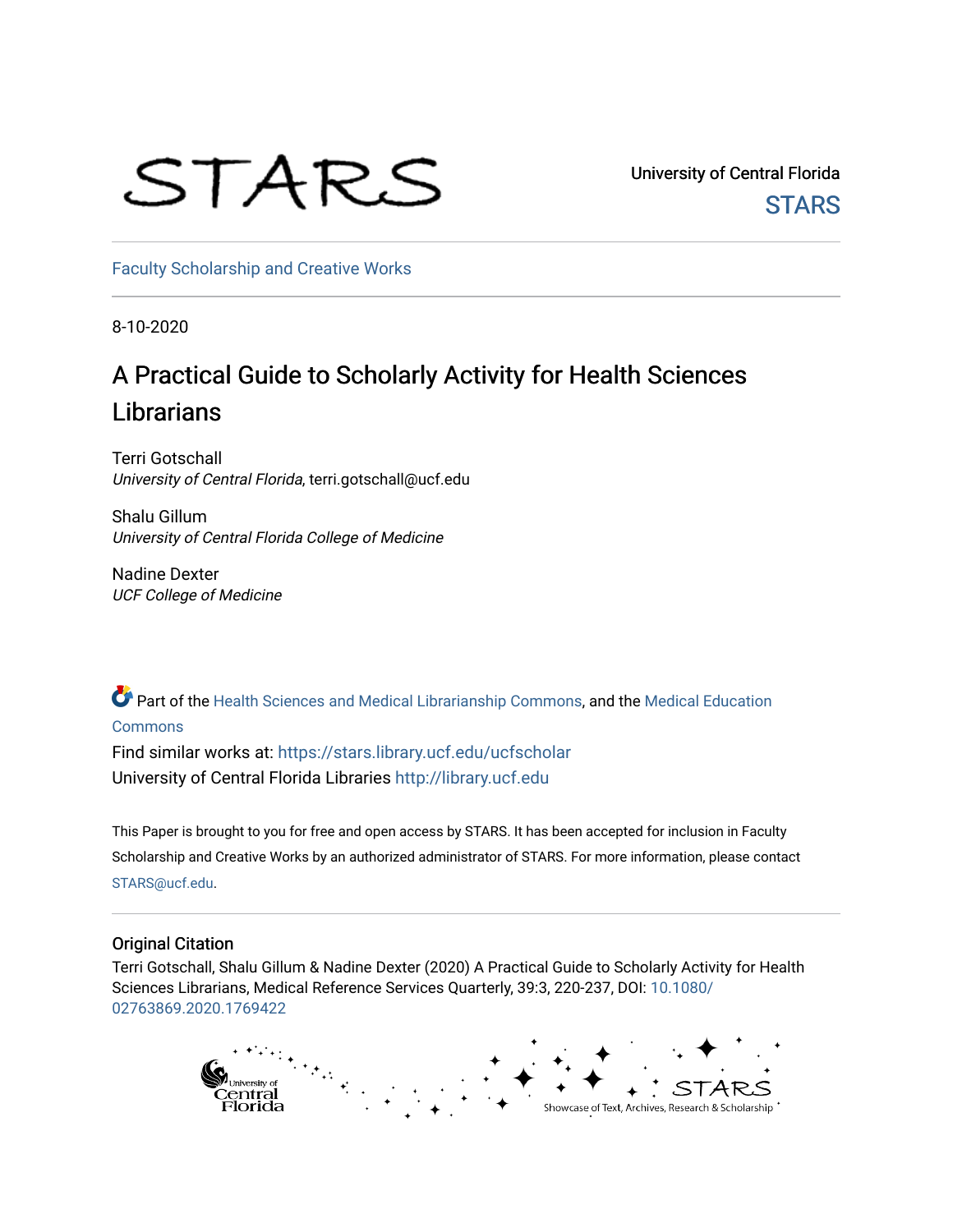# **A Practical Guide to Scholarly Activity for Health Sciences Librarians**

**Terri Gotschall Shalu Gillum Nadine Dexter**

# **ABSTRACT**

This guide to scholarly activities provides early- and mid-career health sciences librarians with a path to immersing in scholarly activities. The four levels walk librarians through increasing stages of scholarship. Early-career librarians will begin at the first level, navigating from discovering mentors and areas of research interest to level two, publishing a resource or book review and finding their first public speaking opportunity. More experienced librarians will find where they are on the path and continue to build their scholarship all the way to conducting and publishing original research and becoming leaders in their field.

#### **KEYWORDS**

Scholarly activity, health sciences librarian, medical librarian, publishing

#### **AUTHOR AFFILIATIONS**

Terri Gotschall, MLIS, AHIP [\(terri.gotschall@ucf.edu\)](mailto:terri.gotschall@ucf.edu) is Scholarly Communications Librarian, Harriet F. Ginsburg Health Sciences Library, University of Central Florida College of Medicine, Orlando, FL, USA (corresponding)

Shalu Gillum, JD, MLS, AHIP [\(shalu@ucf.edu\)](mailto:shalu@ucf.edu) is Head of Public Services, Harriet F. Ginsburg Health Sciences Library, University of Central Florida College of Medicine, Orlando, FL, USA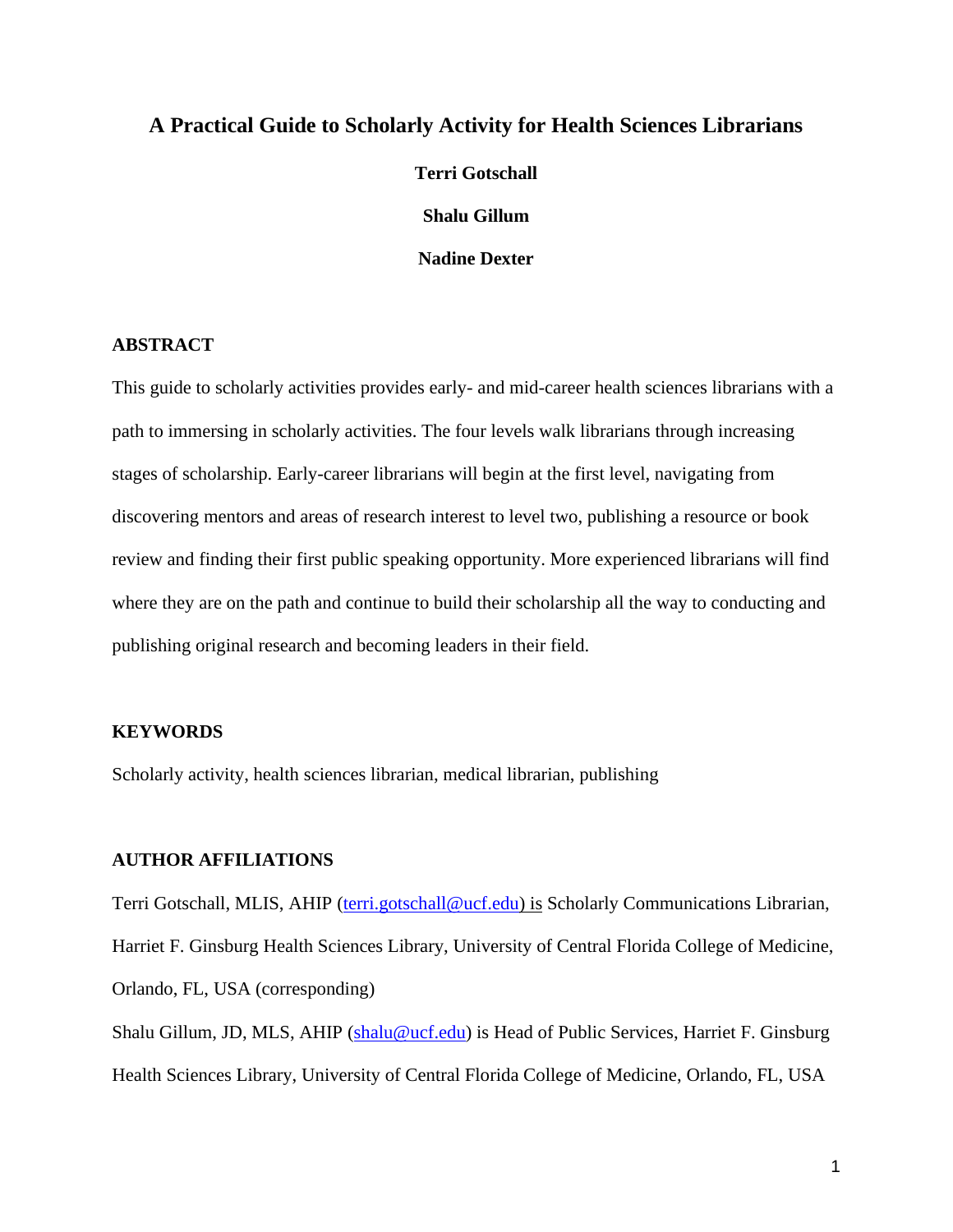Nadine Dexter, Ed.D, MLS, D-AHIP [\(nadine.dexter@ucf.edu\)](mailto:nadine.dexter@ucf.edu) is Director of the Health Sciences Library, Harriet F. Ginsburg Health Sciences Library, Co-Director of Medical Informatics, University of Central Florida College of Medicine, Orlando, FL, USA

# ORCiD

Terri Gotschall,<https://orcid.org/0000-0002-6397-1299> Shalu Gillum,<https://orcid.org/0000-0002-4285-8924> Nadine Dexter,<https://orcid.org/0000-0002-4774-3093>

Word Count: 5,179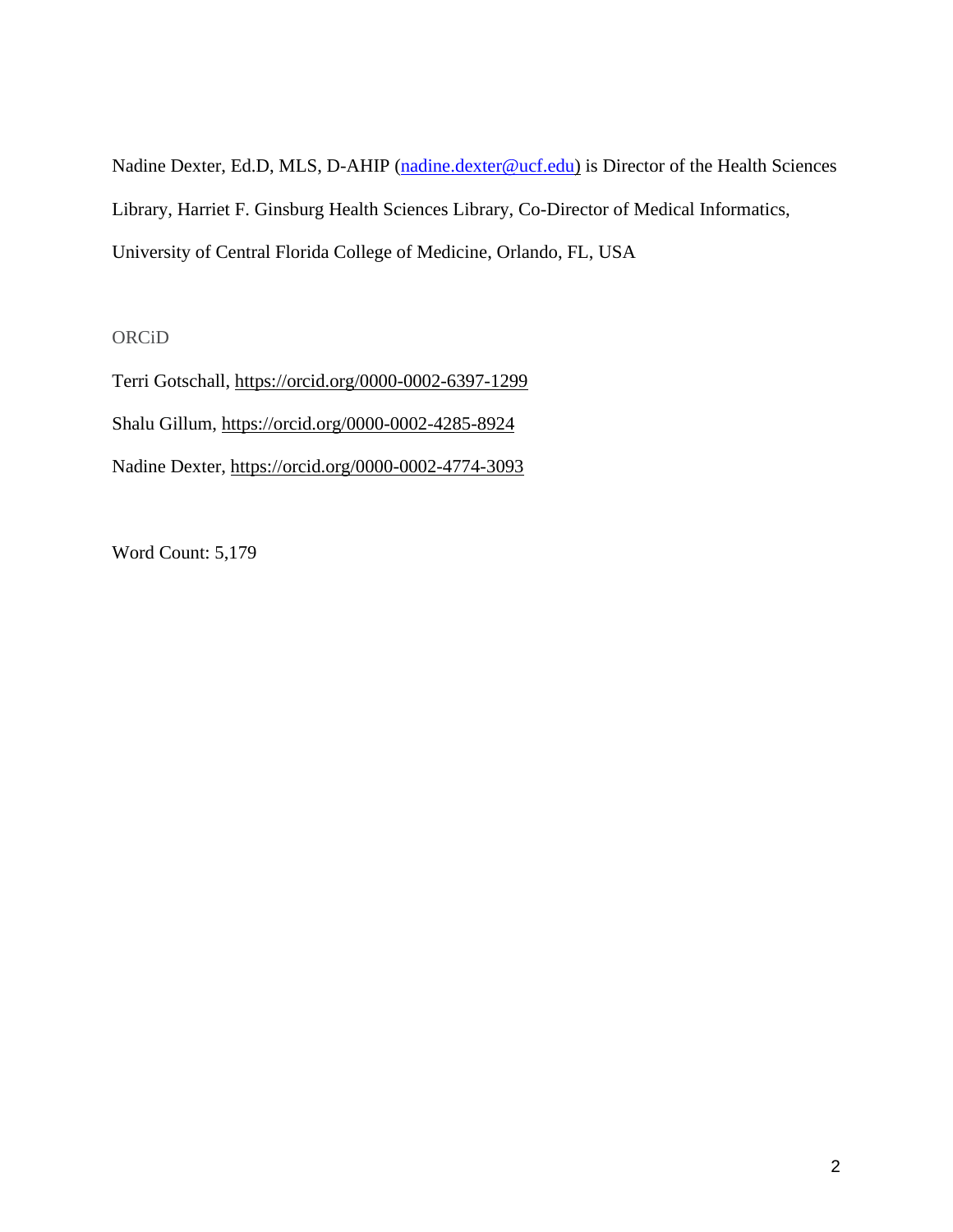# **INTRODUCTION**

Scholarship encompasses a wide range of activities that includes life-long learning, publishing a variety of article types, presentations, research, and contributing to the field through teaching and mentoring. Health sciences librarians who seek promotion or tenure must navigate the complex landscape of scholarly activities throughout the course of their careers. This practical guide, designed specifically for health sciences librarians, provides a path of scholarly activities, with examples and additional resources to help librarians reach their career goals (See Figure 1). While the guide leads librarians through a scaffolding series of scholarly activities across four levels, where higher levels correspond with career progression and experience, each librarian's experiences navigating through the guide will be different. It is possible steps will be skipped and multiple activities will be in progress on different levels.

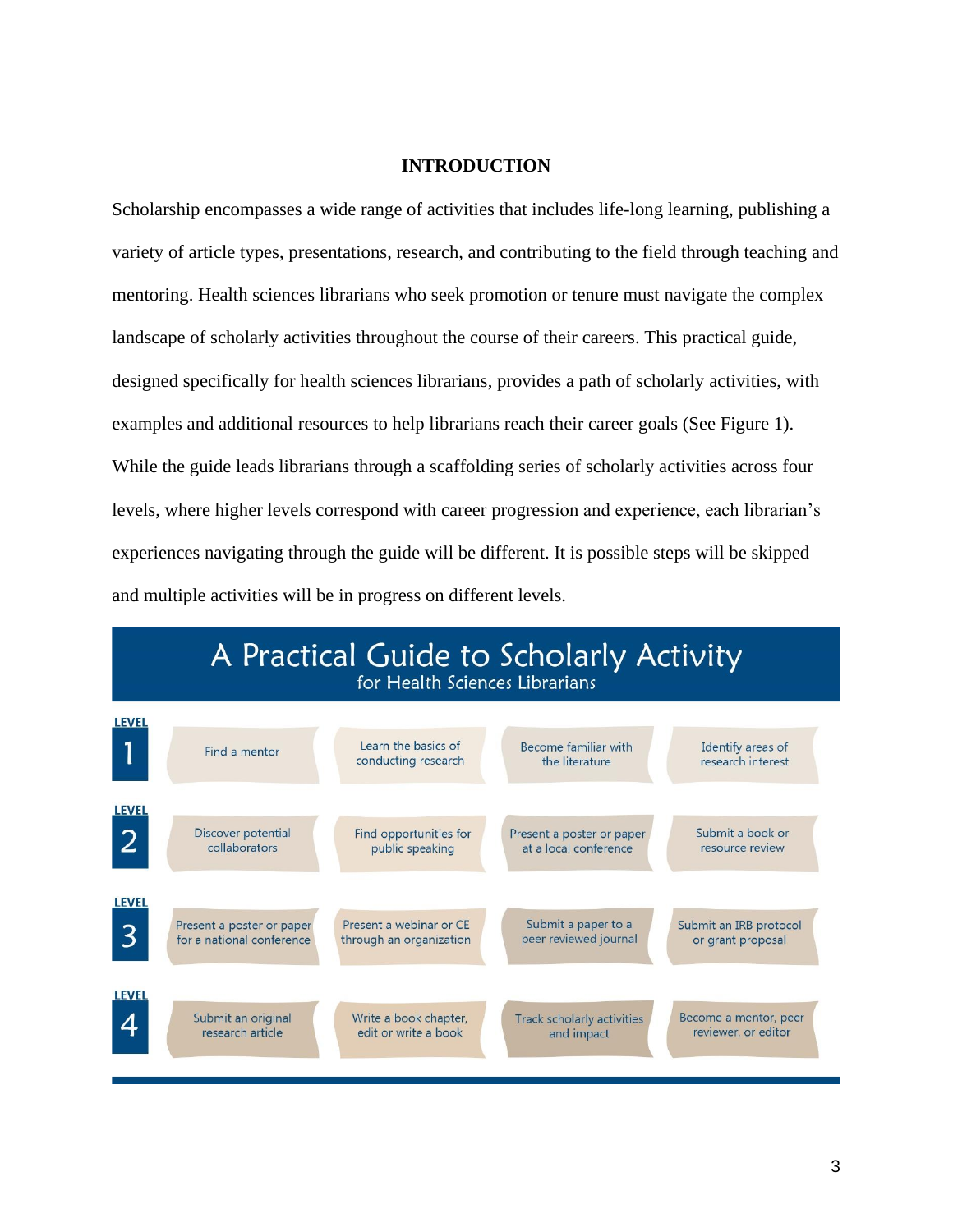Figure 1. A practical guide to scholarly activity for health sciences librarians.

The guide is modeled on an infographic by Wang et al. for early-career medical educators that provides a three tiered approach, from learning the landscape to publishing an original research article.<sup>1</sup> The infographic for medical educators includes opportunities specifically for medical doctors, like didactic classroom lectures and grand rounds that librarians may not have access to. This guide, designed specifically for health sciences librarians, includes examples and additional resources to help librarians reach their career goals, and was developed by librarians at various stages along the career path: a new librarian with less than two years of experience, a mid-career librarian with 10 years of experience, and a library director with over 25 years of experience. After a literature review, the authors discovered a gap in the literature providing a practical guide for health sciences librarians' scholarly activities. This guide provides ideas and examples of specific resources to help health sciences librarians on their path to scholarly activity.

Begin with the end in mind; as one embarks on this journey it is beneficial to align one's professional goals to one's institution's mission and goals, as this may lead to more opportunities for a successful career.

# **LEVEL ONE: EXPLORING THE FIELD**

# **Find a mentor**

Though especially true for new librarians, all librarians, regardless of where they are in their career, can benefit from mentorship. If possible, new librarians should look for someone at their institution willing to guide them and provide support and time for a truly meaningful experience for both mentor and mentee. It is important to find someone who has similar experiences in areas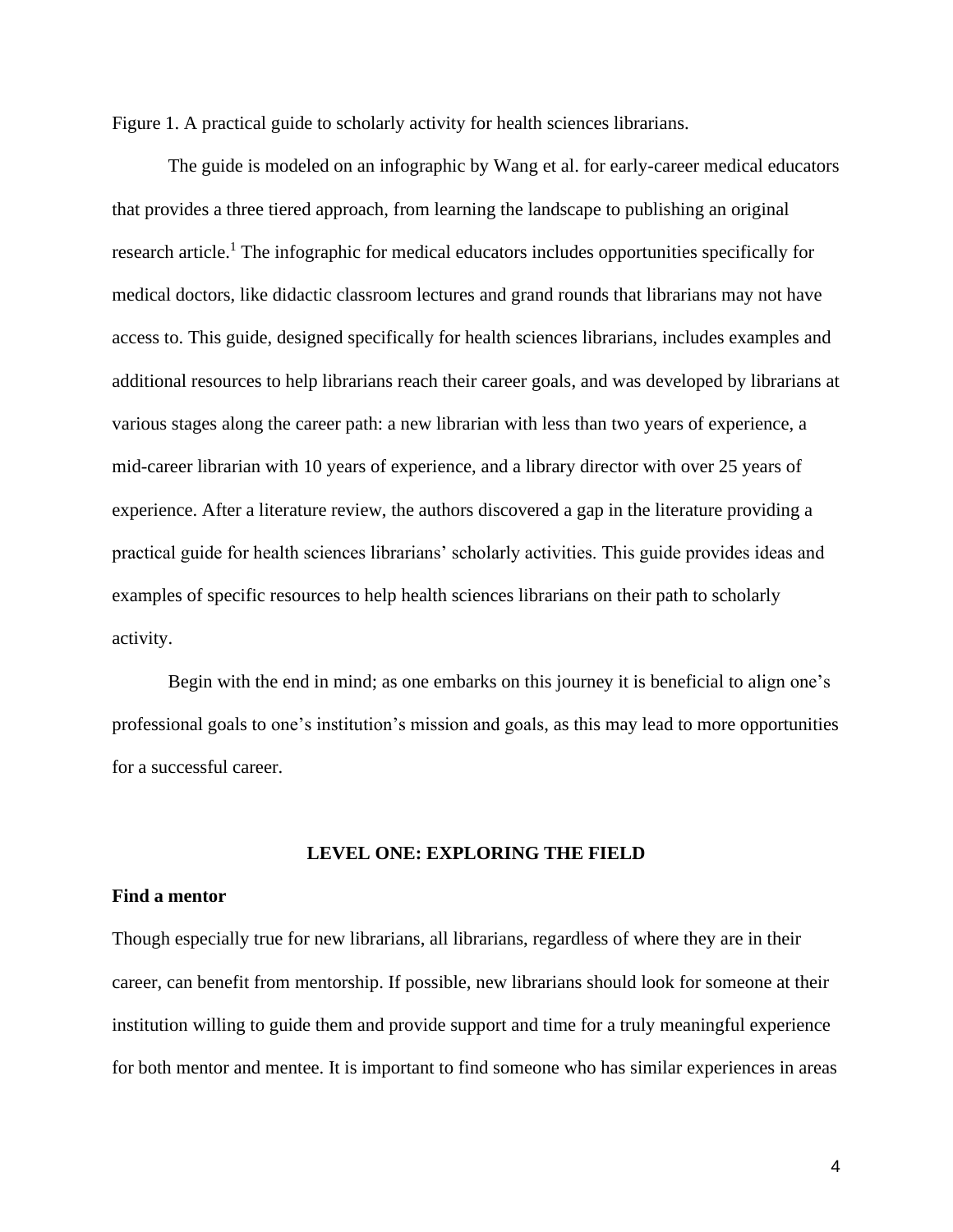that match one's professional interests. Mentorship provides mentees access to their mentor's past experiences and network of professional colleagues. For the mentor this activity can engender a "renewal of professional purpose…a sense of satisfaction that one has helped to influence the future of the profession".<sup>2</sup> Librarians unable to find a mentor at their institution can tap into several medical library organizations that have mentoring programs. For example, the Medical Library Association's Academy of Health Information Professionals (AHIP) credentialing process matches librarians at the provisional level with an experienced mentor. 3 The MLA maintains a mentoring/expertise directory. Members can log in and search the directory to connect with a mentor or expert; however, non-members need to contact the association to be connected with a mentor or expert.<sup>4</sup> In addition, the MLA regional chapter organizations will also partner librarians with a willing mentor if requested.

To have a successful mentorship experience it is important to address the following areas: "structure, objectives, administrative support, and assessment".<sup>2</sup> It is also important to have clear communication agreements in place. Determining how and when these communications will occur are key to the success of the mentoring relationship. Nothing will destroy a budding mentoring relationship faster then missed phone calls and meetings. It is therefore imperative that both the mentor and the mentee agree on when these connections take place and how they will happen. For example, online video conferencing allows for easy face-to-face meetings, or monthly/weekly phone calls can be scheduled. It is important to stick to the agreed upon meeting times. Build up trust and respect with each other by always communicating as scheduled and with purpose. There are important decisions to be made to begin the mentoring process especially when it revolves around a project. The list below suggests mentee and mentor agreements on the following topics: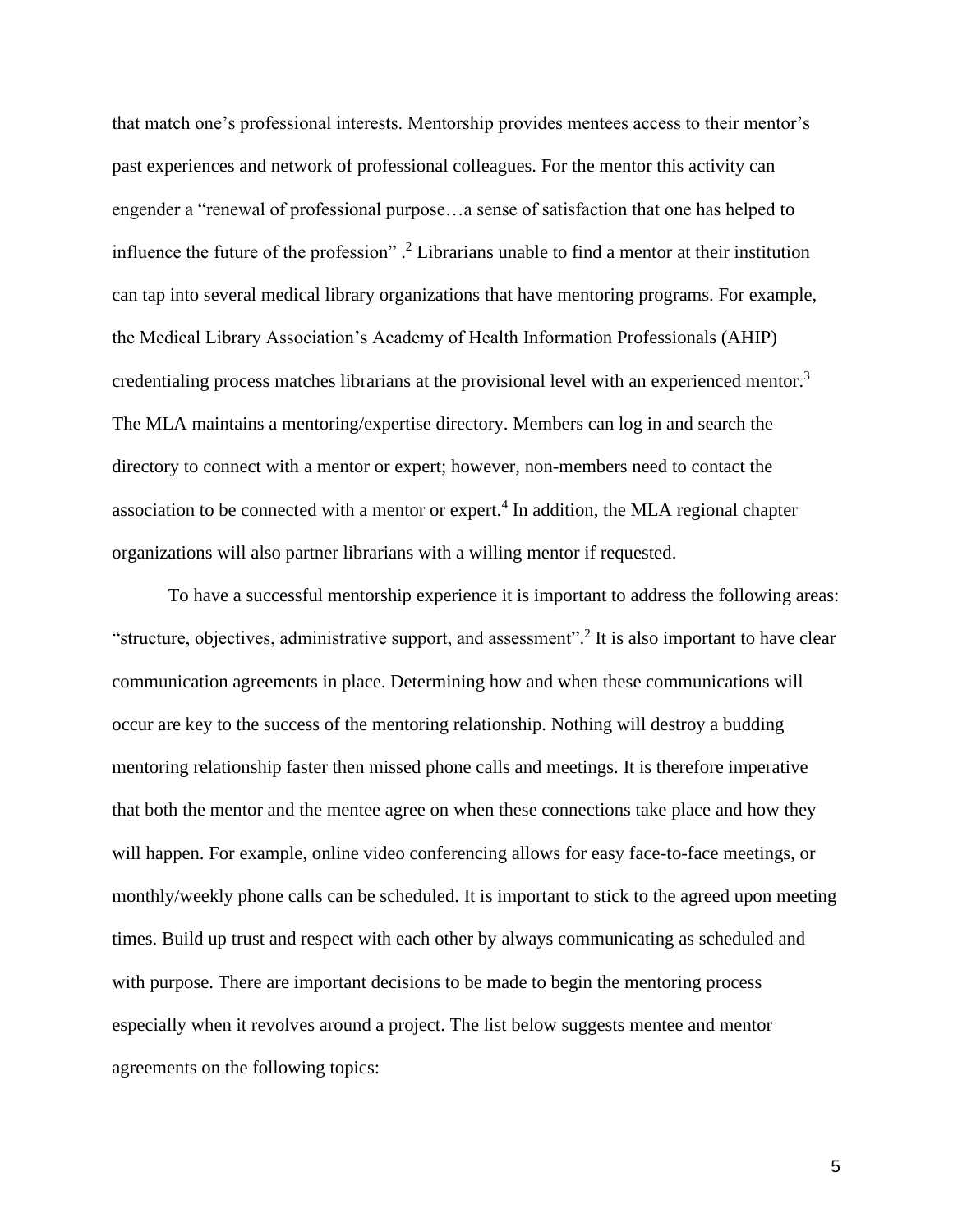- 1. Discuss research interests or projects with a mentor.
- 2. Establish and document future goal(s) for the proposed research with a mentor.
- 3. Develop and document a research plan.
- 4. Build a timeline for mentorship milestones and activities during the year.

Once these guard rails are in place, and the means and frequency of the communications are established, then the work can begin, both for the project and for building a new strong mentoring relationship that works well for mentee and mentor.

Librarians new to research could also benefit from finding a research mentor. This may be a different individual than one's professional mentor, and could be another librarian with more research experience, or even a non-librarian researcher. Academic librarians may consider reaching out to a more senior MD or PhD faculty member with research experience. Opportunities for research collaboration and possible co-authorship on a publication could result from such partnerships. MLA's Research Caucus Mentoring Program pairs librarians new to research with librarians more experienced in this field.<sup>5</sup> The American Library Association's Association of College and Research Libraries (ACRL) also offers a "Your Research Coach" program through its College Libraries Section. 6

#### **Learn the basics of conducting research**

A study published in 2018 showed that only 17% of librarians believe their Library and Information Studies (MLIS/LIS) degrees adequately prepared them to conduct original research.<sup>7</sup> The good news is that there are resources to help librarians learn the basics of conducting research. For example, the Institute for Research Design in Librarianship [\(https://library.lmu.edu/irdl/\)](https://library.lmu.edu/irdl/) prepares participants for careers as librarian-researchers during a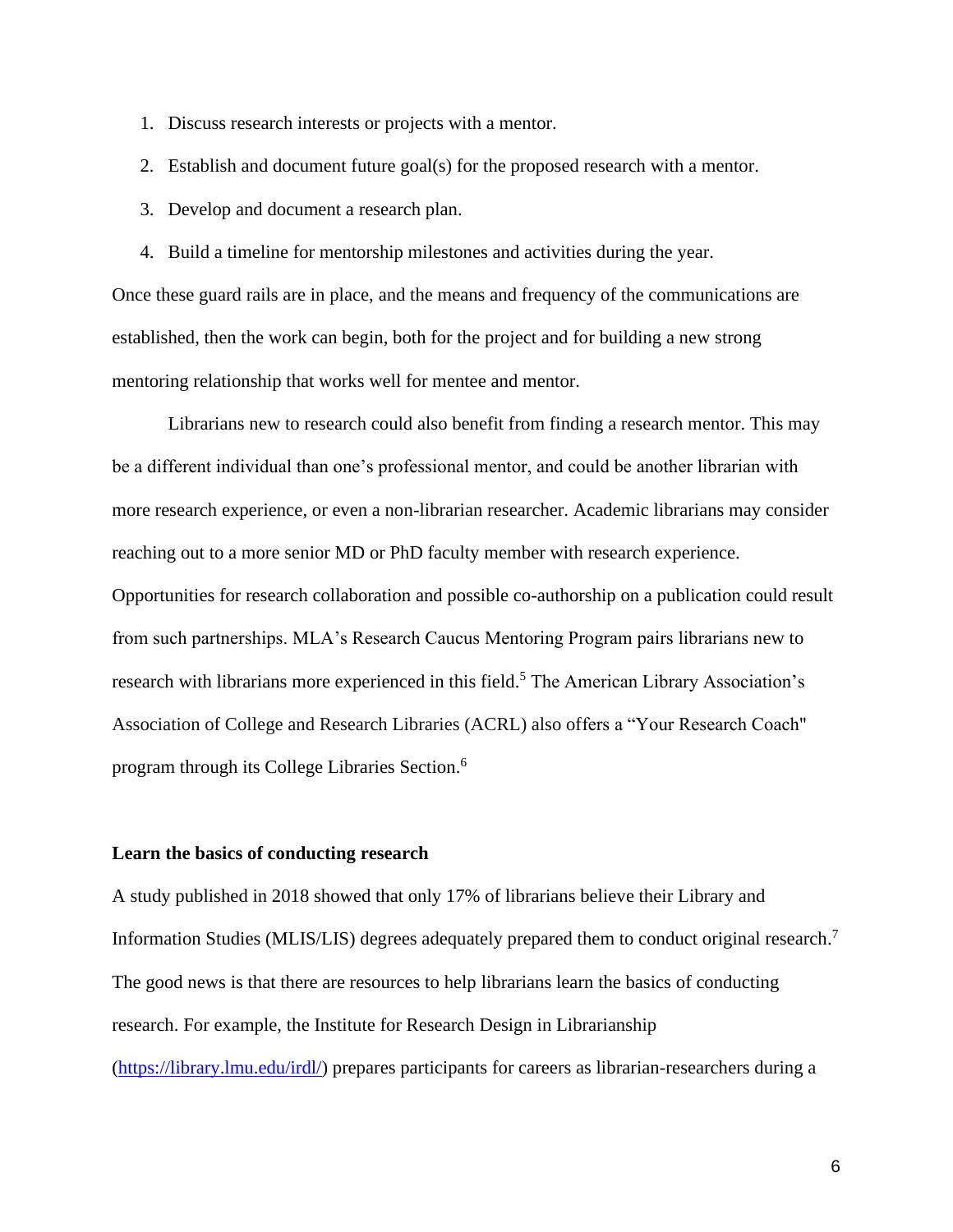week-long summer workshop. Participants complete their own research project throughout the following year with support from their mentor and peers.<sup>8</sup> MLA's Research Training Institute [\(https://www.mlanet.org/rti\)](https://www.mlanet.org/rti) provides an immersive experience that focuses on scholarly research, inquiry, and publishing. With support and resources from the institute, including mentorship, participants complete an original research project of their own design that culminates in a poster presentation at the MLA annual meeting. <sup>9</sup> MLA's Research Caucus hosts "The Health Sciences Librarian Research Guide" [\(https://www.mlanet.org/page/test-research](https://www.mlanet.org/page/test-research-resources)[resources\)](https://www.mlanet.org/page/test-research-resources), which contains several resources to help librarians with the research process.<sup>10</sup>

Additionally, the National Network of Libraries of Medicine offers convenient online courses and tutorials on conducting research, specializing in data management courses and toolkits. <sup>11</sup> The American Library Association's Office for Research and Statistics provides the Librarian and Researcher Knowledge Space (LARKS), a website designed for researchers at all levels. For those new to research, the site includes a research methods page, grant resources, guides and book suggestions, and list of conferences to present one's research.<sup>12</sup> Online classes on research methods, including those found on LinkedIn Learning (formerly Lynda.com), are another way for librarians to learn the basics of conducting research. Finally, there are many books written on the subject, and several written for librarians. Books on research methods in library and information science are a useful guide to refer to while undertaking a research project.

As librarians learn about conducting research, it is important to identify specific areas where support will be needed. For example, statistical analysis support to determine data validity, gaining access to survey tools, data management, or writing support for non-native English speakers. Institutions offer a variety of resources and services through different offices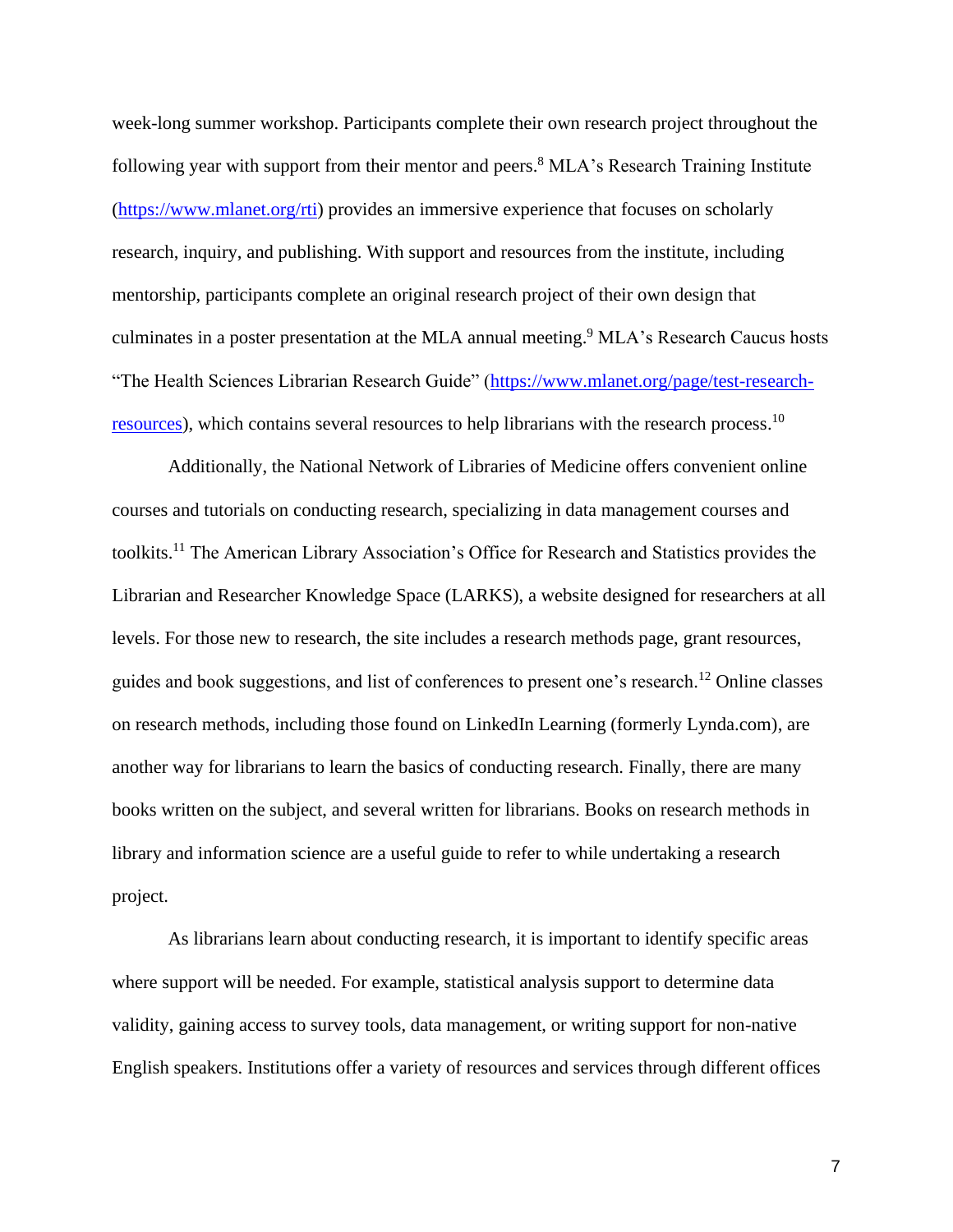and departments; often librarians can take advantage of these resources. This is the right time to explore the resources and services provided by one's institution and create a list of resources and contacts to help support the research process. For more information on Institutional Review Board and grants see the section in level three on writing and submitting an IRB protocol and grant proposal.

#### **Become familiar with the literature**

Before engaging in scholarly activities, it is beneficial to read journal articles in one's area of interest. This increases knowledge, provides background information on the topic, helps to identify key journals and authors to follow, and provides examples of scientific writing styles published in academic journals.

Start by searching PubMed, Scopus, or Web of Science. As key articles are identified, it is useful to collect them using a reference management software such as EndNote, Mendeley or Zotero. These articles may be used in the literature review section of an original research article. Use the "group" feature in the reference management software to organize articles by topic.

After collecting relevant articles, identify key journals and authors to follow. Sorting the records by journal title may unveil journals that publish frequently on the topic. Many databases allow users to save their searches and to create alerts. Setting up a Google Alert, for example, aids the discovery of non-academic writing, including news sites and blogs. Librarians often recommend these features to faculty and students but do not always remember to take advantage of these features themselves.

Another source for finding literature is through social media.<sup>13</sup> Authors may share links to their works on social media sites, especially if they have published in an open access journal.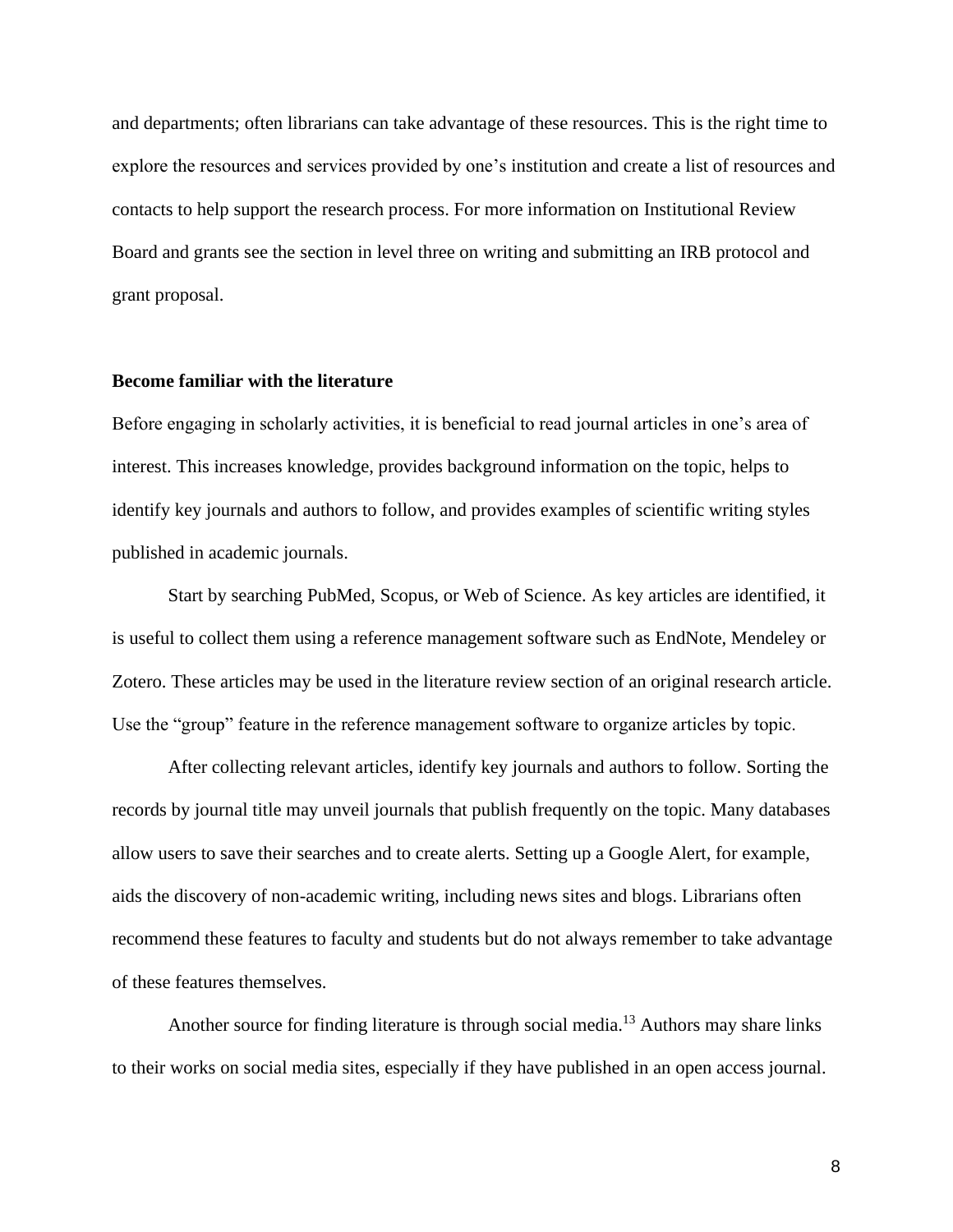Follow authors with similar research interest on Twitter or LinkedIn to keep up to date with their latest research.

As one becomes familiar with the literature, one is also exposed to the academic style of writing. This provides a foundation for the beginner writer to emulate.

## **Identify areas of research interest**

While becoming familiar with the literature, a natural curiosity may lead to potential research questions. This is when one begins to formulate an original research question to be explored. Take the time to write down any potential research questions or gaps in the literature that could be expanded into a full research project. Another source of research inspiration is one's own job function in the library. For example, electronic resources or collection development librarians may want to investigate how library resources are being used. Public services librarians, on the other hand, may be interested in information needs of library users, or assessment of library programming and services. Digging deeper into one's own area of librarianship is a great stepping stone to level two, where librarians will find themselves expanding their networks and opportunities for scholarly activity.

# **LEVEL TWO: FIRST TIME PRESENTATIONS AND PUBLICATIONS**

During level two, as one begins to present and publish, a publisher may request an ORCiD identifier as part of the submission process. An ORCiD account may also be required by an institution for tracking scholarly works. ORCiD is a unique identifier, that is connected to a person. Since it is independent of the person's employer, it moves with that person throughout their career. ORCiD accounts are free, easy to set up, and allow users to collect all of their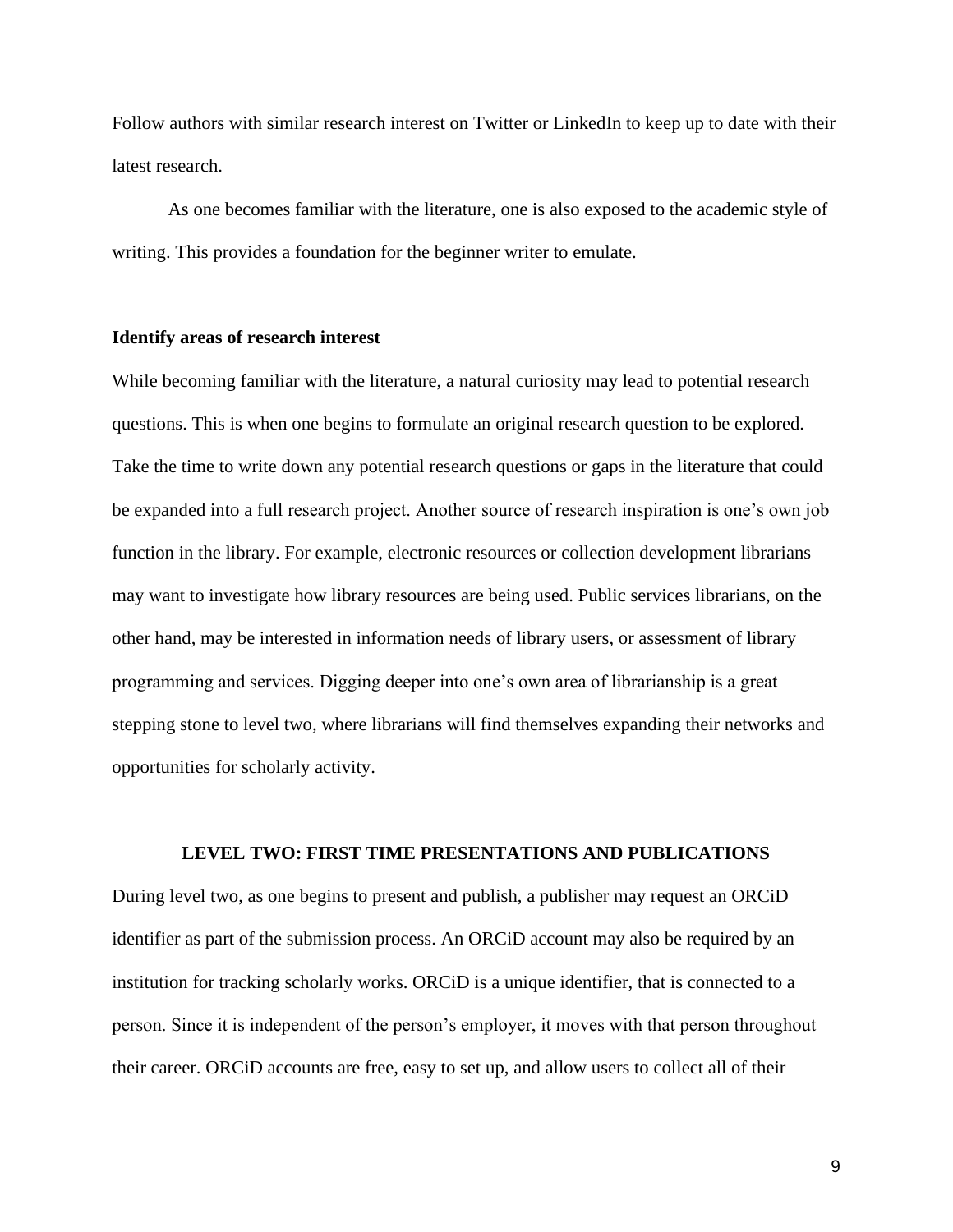scholarly work in one place. A user can setup their ORCiD account to automatically add scholarship as it is published online, or a user can manually add their scholarship. <sup>14</sup> This allows users to keep track of many types of scholarship in one place. The unique identifier can be used in databases as a search term, allowing a user to easily access scholarly impact measurements. Finally adding one's ORCiD to an email signature would allow potential collaborators to easily access one's scholarship.

When considering conducting a pilot or preliminary research study that includes human participants see level three's section on writing an IRB protocol.

#### **Discover potential collaborators**

Collaborators provide knowledge and expertise, and share the workload. When possible, start local: teaming up with colleagues with overlapping interests on a scholarly project is a great way to initiate collaborative projects.

Attending an MLA annual meeting or chapter meeting is another way to meet potential collaborators who are interested in similar topics. Take advantage of all the conferences' networking opportunities by participating in social events, dinners, and opening sessions. When attending events make a point to speak with new people. Be approachable, put distracting electronic devices away, look up, smile, and be bold. Paper, poster, and immersion sessions are the ideal time to speak one-on-one with those conducting research in the same area.

Joining one of MLA's caucuses also provides networking opportunities with those of similar interests. Often, conference attendees are looking for companions to have coffee or lunch with, and these informal conversations can lead to project ideas and collaboration opportunities.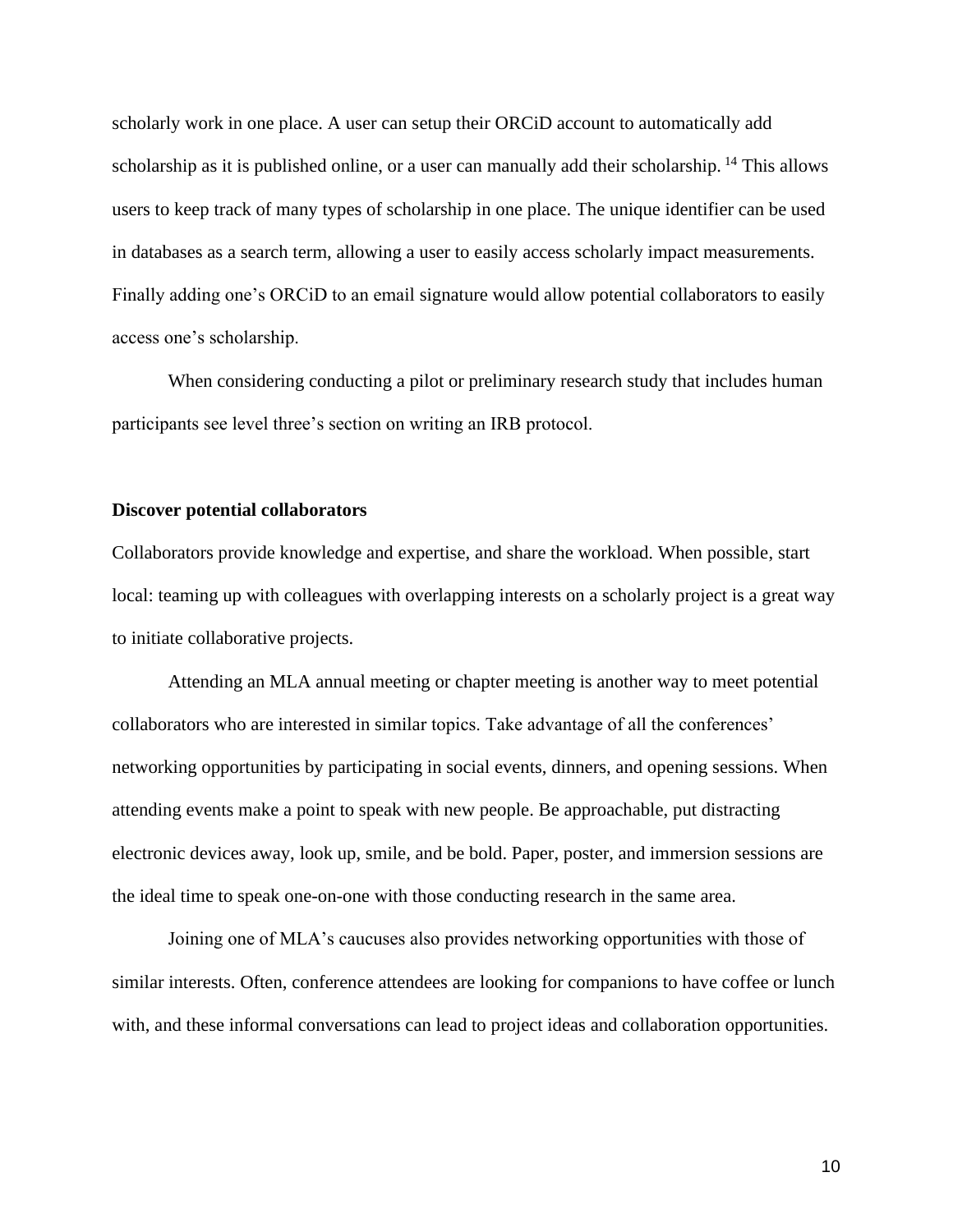After a caucus meeting is an ideal time to ask someone to continue the conversation over coffee or lunch.

#### **Find opportunities for public speaking at one's library**

In order to build public speaking skills, seek out opportunities to present in front of an audience. This can be in the form of a "lunch and learn", workshop, seminar, lecture, or program held at the library. For librarians whose libraries have regular meetings, these are an easy low-risk setting in which to develop and practice public-speaking skills. Consider creating a few slides on a recently completed project and offering to present it to the library team. This setting could also be used to train other members of the library team on a new policy or procedure in a presentation format.

Teaching information literacy skills, search strategies, reference management or other library tools is another way to practice public speaking. However, if one is new to teaching, observing an experienced librarian providing instruction is a great first step. Co-teaching a session with an experienced librarian allows the experienced librarian to provide feedback to the novice prior to their first solo instruction. The skills and confidence gained from these sessions are useful throughout one's career. These types of activities may be included on a curriculum vitae (CV) and may lead to other speaking opportunities.

#### **Present a poster or paper at a state or regional conference**

State and regional conferences accept papers and posters on a wide variety of topics that are not necessarily based on original research. They often accept posters on innovative programming, lessons learned from the field, case studies, small studies, new technology uses, and more. A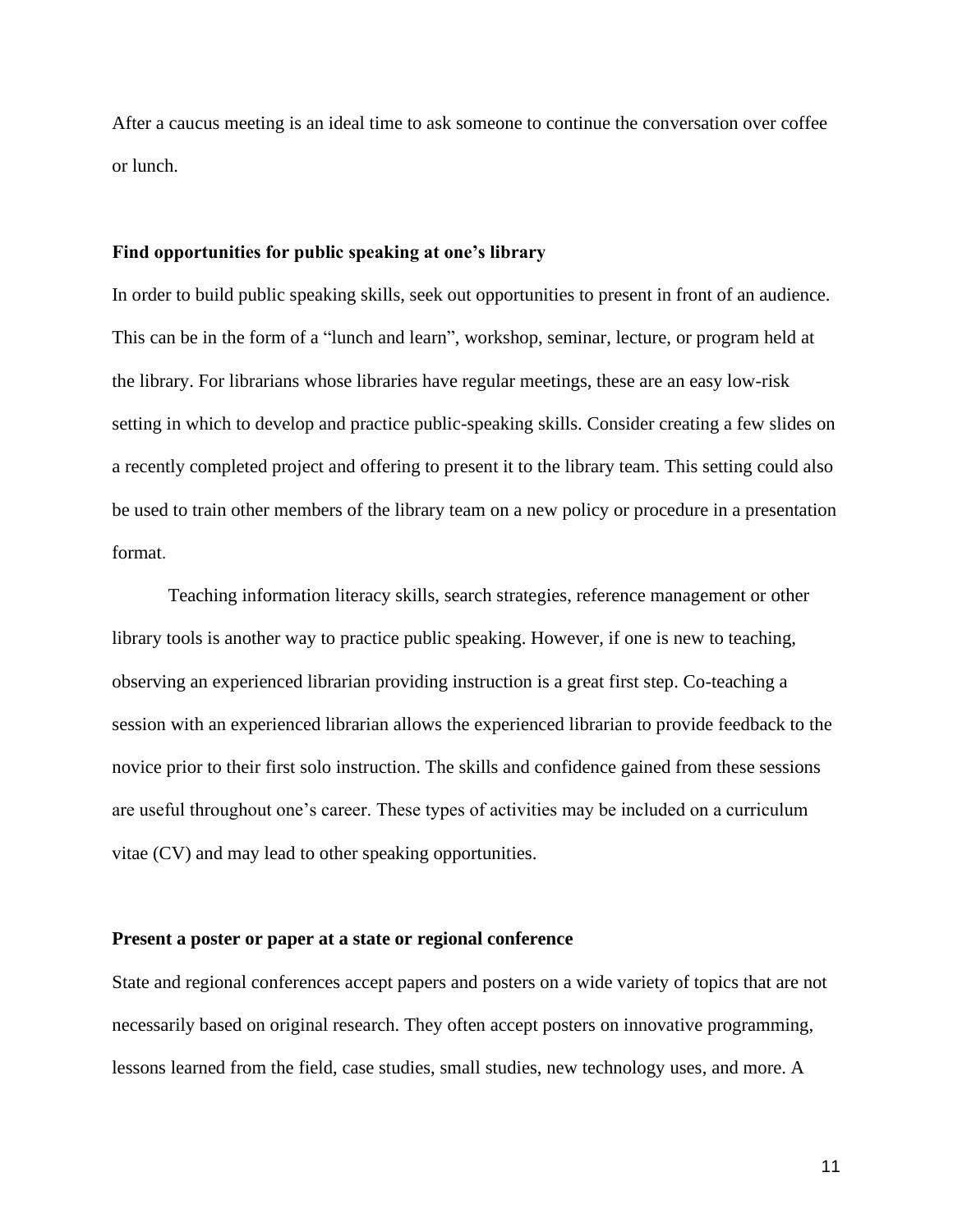good place to look for inspiration is one's own annual review and CV; looking back on the accomplishments from the past year may spark an idea worth sharing with other librarians. Presentations at state or regional conferences also provide additional public speaking and networking opportunities. It is advisable to have a mentor or another librarian with scholarly writing experience review any abstracts prior to submission.

At this stage, begin to track scholarly activity. CVs should be updated immediately with publications and presentations. Take a count of how many people attend conference sessions, and keep track of all follow up activities from conferences. The data collected now is beneficial in level four.

#### **Submit a book, product, or media review**

Writing a book, product, or media review is an excellent first publication. Typically, book and resource reviews are not peer reviewed (although they may appear in a peer reviewed journal). However, they do provide a service to the library community, especially librarians who may be reading them for collection or resource development purposes. In addition, they provide experience in following author guidelines and the submission process. In level one, librarians identified their areas of research interest. To get the most out of a book review, select a book in a field of interest. Take notes while reading, to remember key details and to help develop content for the review article. Product and resource reviews provide the opportunity for in-depth learning about a resource.

The *Journal of the Medical Library Association* accepts book and resource reviews. Some other examples of journals that accept book reviews include:

● *Collection Management*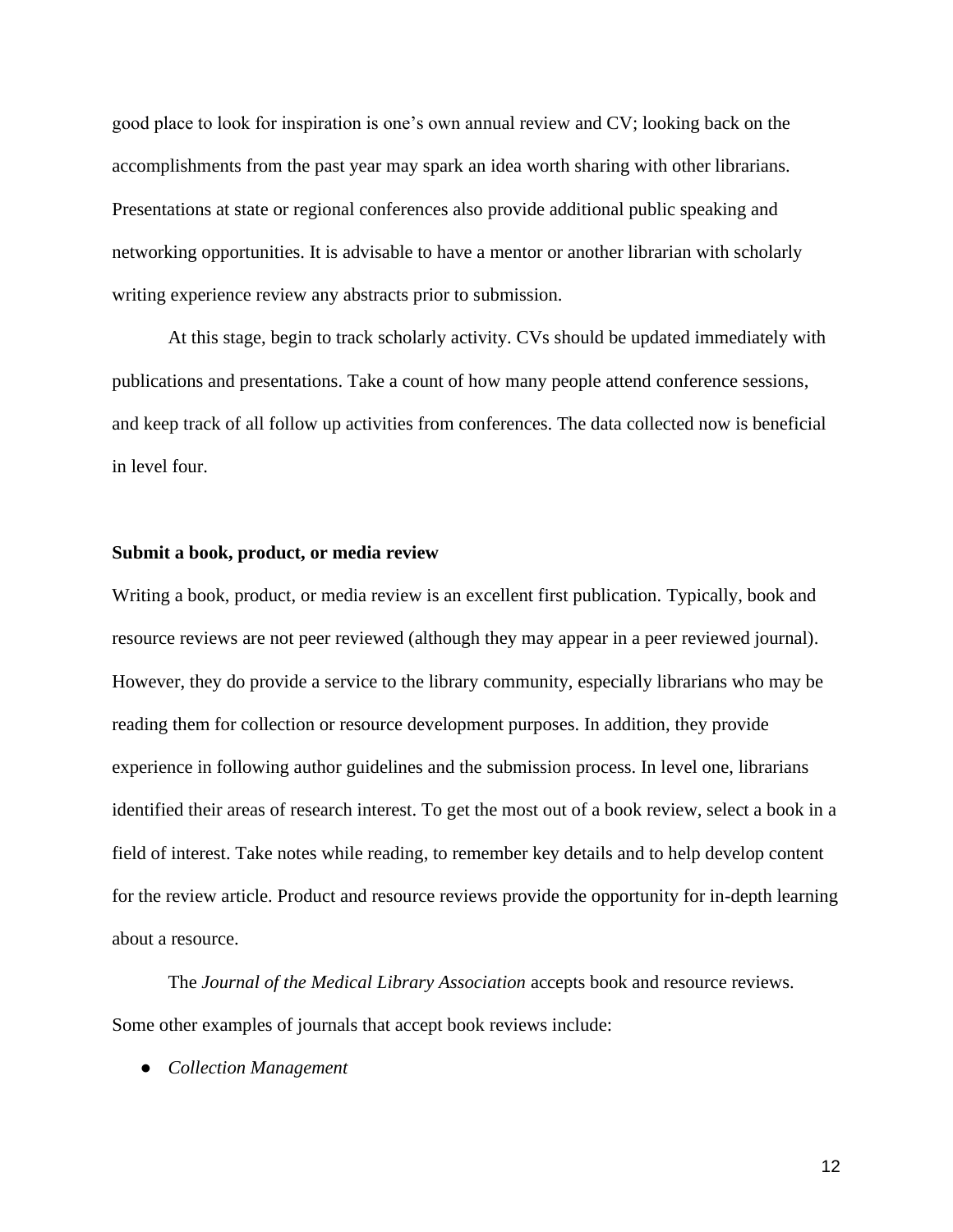- *College & Research Libraries*
- *Endnotes: The Journal of the New Members Round Table American Library Association*
- *Journal of Academic Librarianship*
- *Journal of Electronic Resources in Medical Libraries*
- *Journal of Hospital Librarianship*
- *Journal of Interlibrary Loan, Document Delivery & Electronic Reserves*
- *Library Quarterly*
- *Medical Reference Services Quarterly*
- *Reference and User Services Quarterly*

Examples of journals that accept resource reviews include:

- *Collection Management*
- *Endnotes; The Journal of the New Members Round Table*
- *Journal of Electronic Resources in Medical Libraries*
- *Journal of Interlibrary Loan, Document Delivery & Electronic Reserves*
- *Public Services Quarterly*
- *Technical Services Quarterly*

Remember to update CV's immediately upon publication.

# **LEVEL THREE: BUILDING SCHOLARSHIP FOR A NATIONAL AUDIENCE**

# **Present a poster or paper at a national conference**

Presenting a poster or paper at a national conference is similar to presenting at a state or regional conference; however, due to the increased number of submissions, proposal acceptance rates are typically lower. Some conferences may require proposals to be submitted as structured abstracts.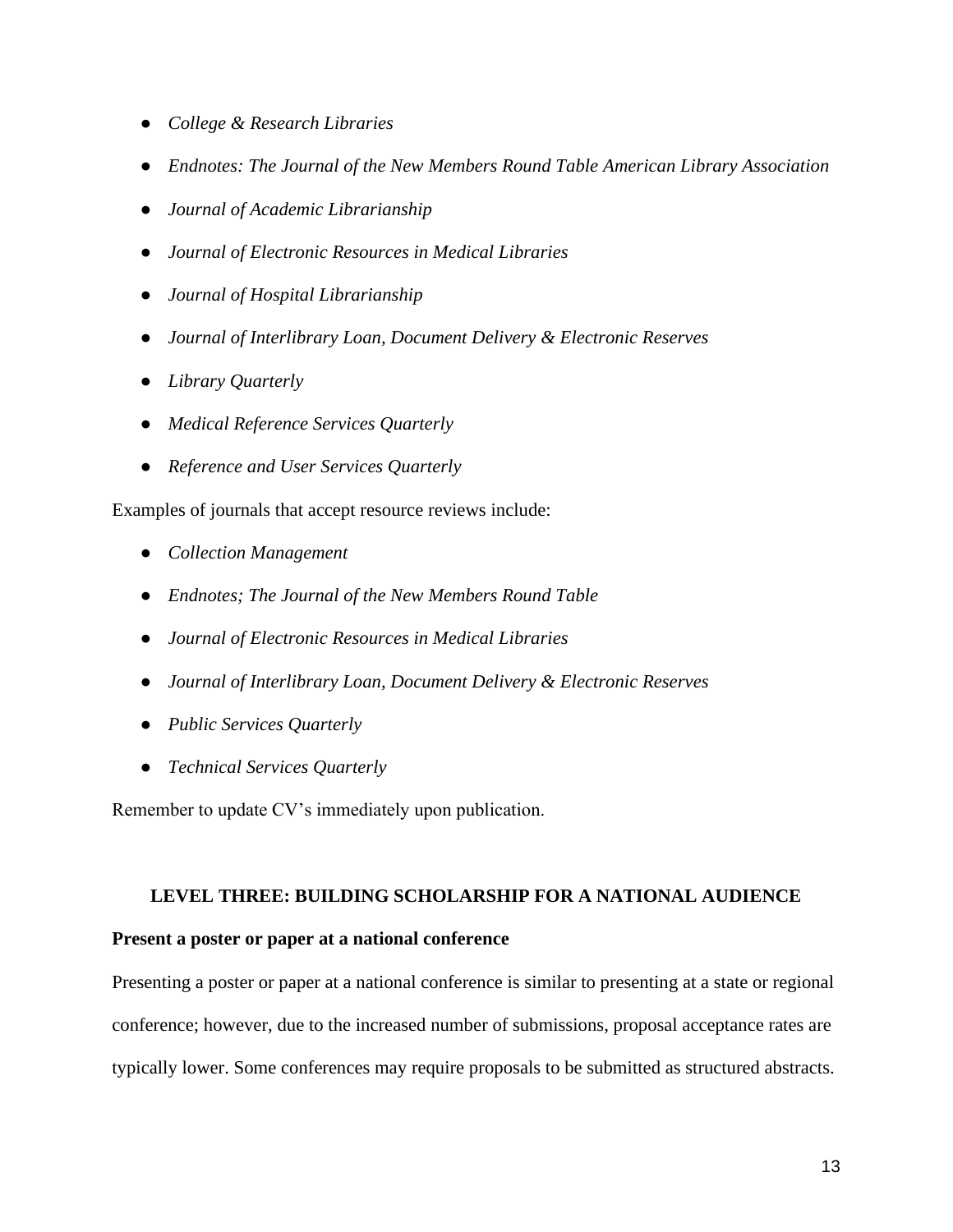For novices looking for guidance on writing a structured abstract, the MLA Research Caucus recommends *The Structured Abstract: An Essential Tool for Researchers*,

[https://www.mlanet.org/p/cm/ld/fid=517.](https://www.mlanet.org/p/cm/ld/fid=517)<sup>15</sup> Volunteering to serve as a paper or poster reviewer is a good way to gain insight as to what makes a conference-worthy abstract. A paper or poster previously presented at a state or regional conference could be expanded upon and submitted as an abstract for a national conference, allowing librarians to share their work with a wider audience. This works well with ongoing projects when additional data and analysis has been done, to share as a refreshed poster or paper. Like state and regional conferences, paper and poster presentations offer networking opportunities and a chance to meet future collaborators. Following the trajectory laid out here should provide librarians with ample opportunities to practice their public speaking and presentation skills to a variety of audiences, including larger audiences found at national conferences.

# **Present a webinar or continuing education course through a state, regional or national organization**

Librarians who have already created and presented a poster, or published a review article, may be ready for the next step in their scholarly journey: giving a webinar or continuing education workshop. Presenting a webinar or continuing education workshop provides librarians with a chance to give back to their profession by creating educational opportunities for other librarians to learn from their experiences and expertise. This may seem daunting, and librarians may doubt whether they have enough content to fill up an entire webinar or workshop. However, with a thoughtfully crafted outline there is always more to discuss than just what made it to the final version of a poster or paper.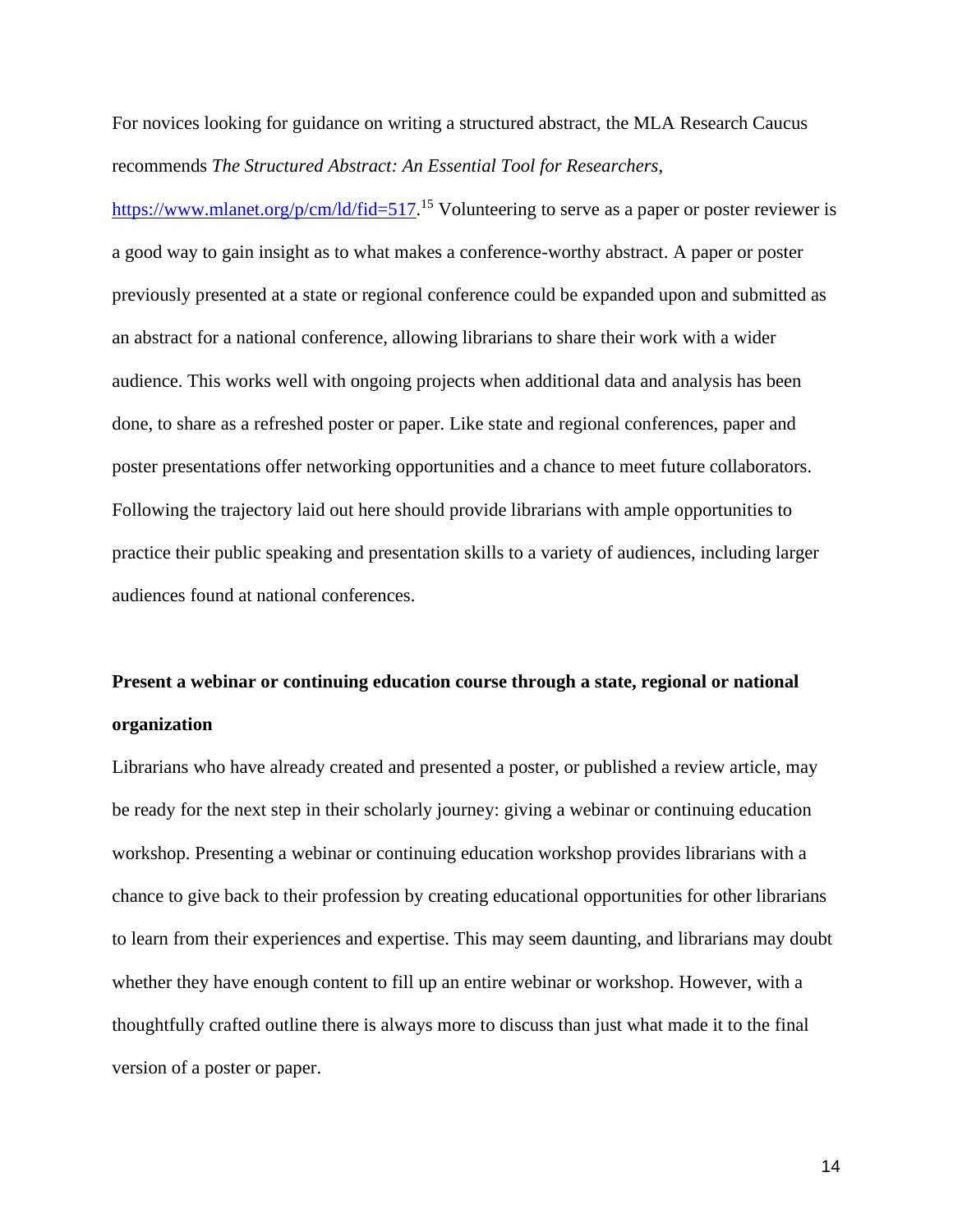It should be noted that not all librarians at Level 3 will be ready to present a webinar or continuing education workshop. Both scholarly activities require additional work, including creating and submitting a well-written and well-organized proposal and/or application. They may also require some sort of application fee, especially in the case of a continuing education workshop, in order for the author(s) to present the course for credit through a professional organization. Some librarians may find that their institution will provide support for such fees. Webinars and continuing education workshops also require a significant time commitment, not only in creating the proposal and application, presentations and course materials, but also in waiting to find out if one's proposal is accepted and can be presented. If one's proposal is not accepted, ask for feedback to improve a future application. Waiting until reaching Level 4 and having more experience with other scholarly activities is also recommended.

A good first step is contacting a state, regional, or national library organization's continuing education committee to ask if there would be any interest in a particular topic. Unique topics that have not previously been shared in a webinar format will likely have a more positive reception. MLA hosts monthly webinars, which are often one hour to one and a half hours in length. Similarly, some state professional organizations and regional consortia host webinars for their members and are often looking for willing presenters.

Presenting a webinar prior to undertaking a continuing education workshop is recommended. It not only allows librarians to practice delivering their content, but also provides feedback from attendees that can be used to create and refine a longer workshop. Continuing education workshops, typically two to four hours in length, require more planning to create and deliver content within this time frame that is both informational and engaging. Interactive sessions involving attendee participation or small group tasks make for more hands-on and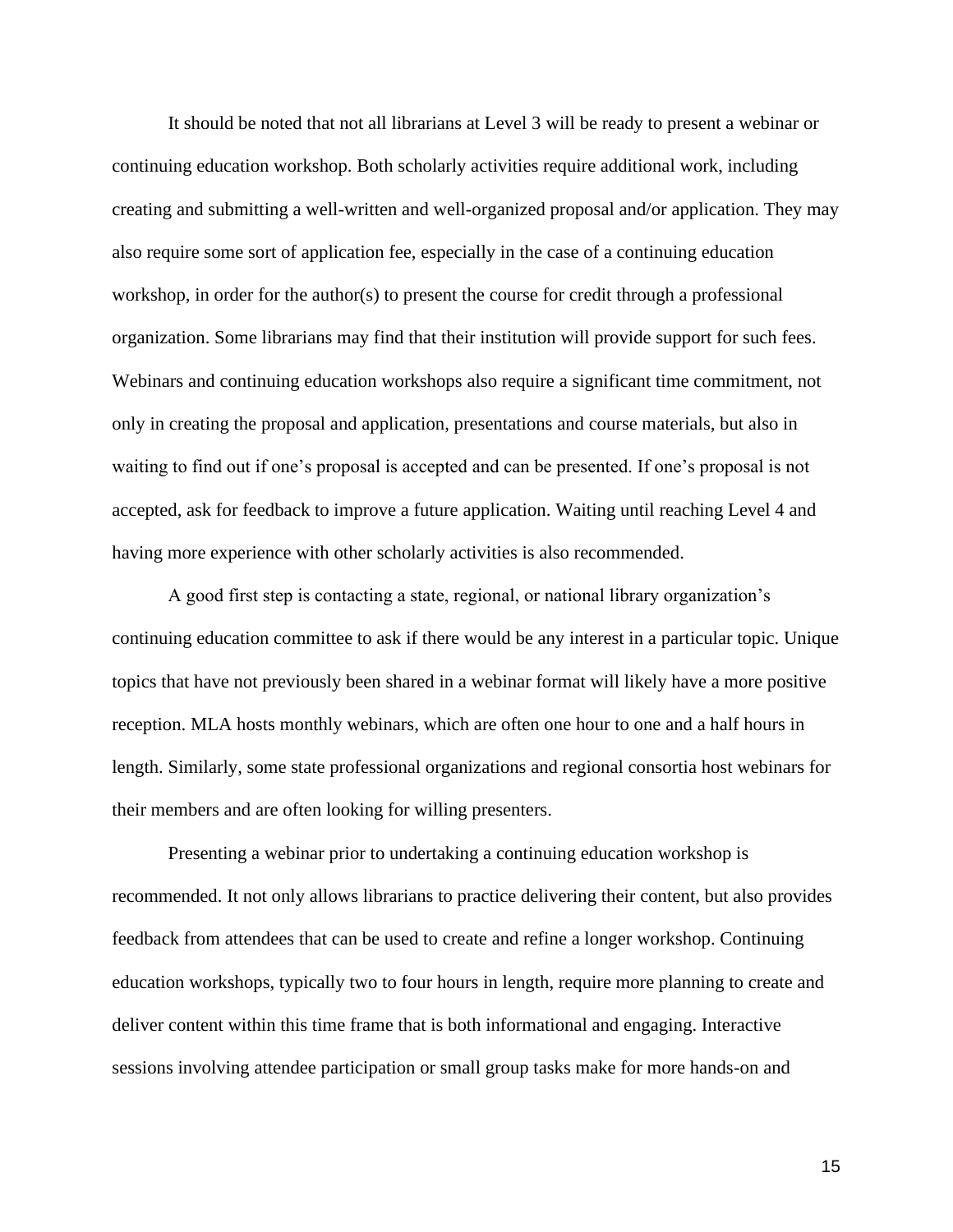meaningful workshops, and also allow for reinforcing of concepts while simultaneously filling out a longer agenda. Webinars and workshops are perfect opportunities to seek collaborations with other librarians, especially those from other institutions. Audience members get the benefit of a variety of voices and experiences, and each individual presenter bears less of the burden of creating and presenting the content.

Workshops and webinars delivered through professional organizations typically ask attendees to provide feedback after the event is over. While sometimes hard to digest, it is important to review feedback in order to refine content and sharpen presenting skills for future presentations.

#### **Submit a paper to a peer reviewed journal**

Journals publish a wide variety of article types other than original research, including literature reviews, columns, commentaries, and letters to the editors. Systematic and literature reviews are typically peer reviewed, whereas columns, commentaries and letter to the editors are usually not peer reviewed. Paper presentations delivered at professional meetings can often be translated into publications submitted for peer review. As a next step on the publishing path, look for article types that are peer reviewed. Gaining experience with the peer review process, especially incorporating constructive feedback into a manuscript, is an important aspect of academic writing. Knowing what to expect from the peer review process will benefit authors in level four when submitting original research manuscripts.

The *Journal of the Medical Library Association* publishes the peer reviewed columns, Knowledge Synthesis, and Case Reports. The peer reviewed columns, Charting Consumer Health, ReachOut Through Outreach, Specialty of the House, Technology, and Patchwork are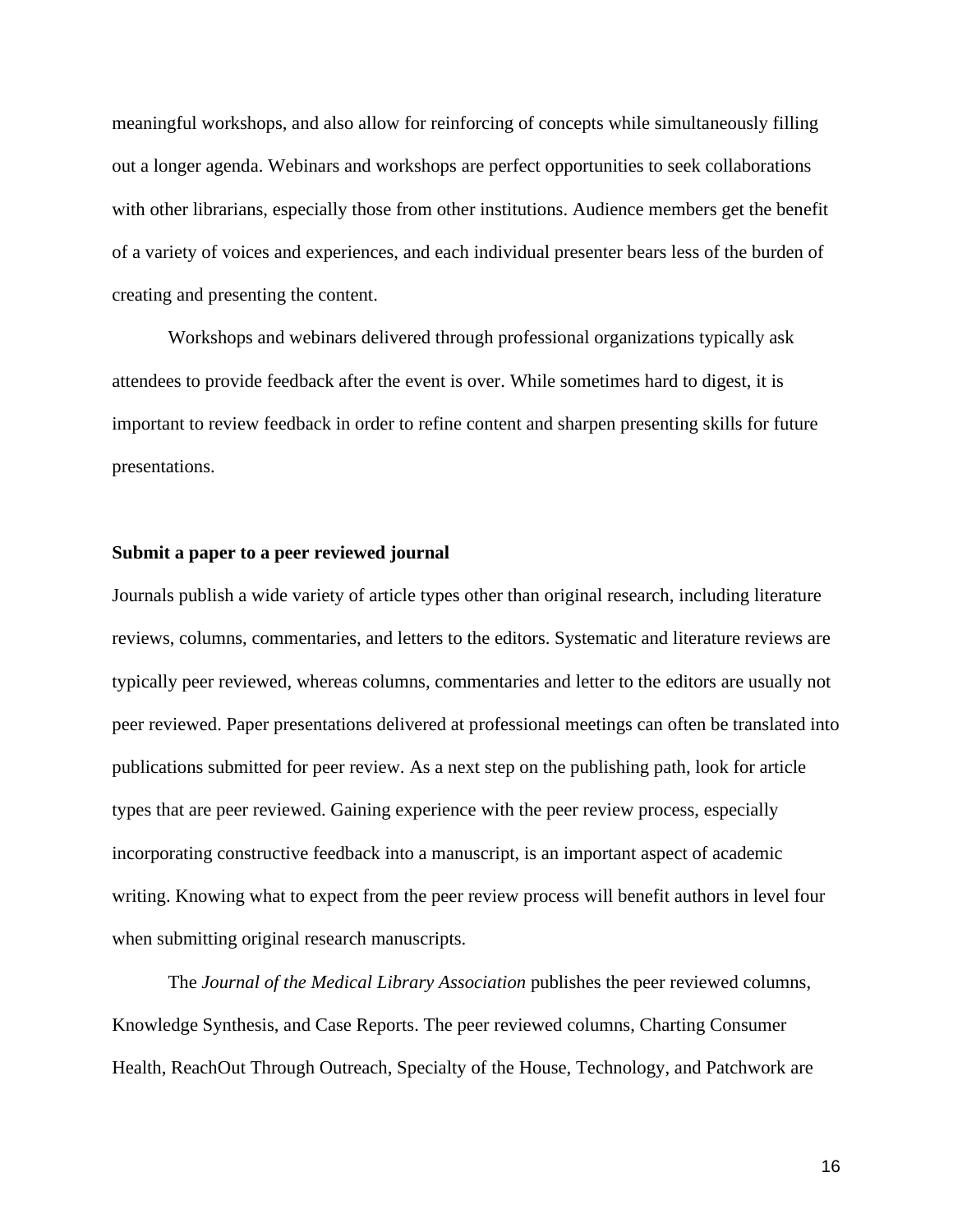published in *The Journal of Hospital Librarianship*. *Medical Reference Services Quarterly* editors invite submissions to their peer reviewed columns, Hospital Information Services, Online Updates, Emerging Technologies, and Informatics Education columns. To find a journal in a specific specialty, the EBSCO database, Library Literature & Information Science Full Text, indexes over 170 full-text journals. <sup>16</sup> To discover the types of articles a journal publishes, read the author guidelines or "About" page on a journal's website.

#### **Write and submit an IRB protocol or grant proposal**

An institution's Internal Review Board (IRB) approval is required prior to performing original research involving human participants. IRB training is required and typically provided by Collaborative Institutional Training Initiative (CITI) Program. Writing and submitting an IRB protocol requires technical writing skills and special attention to details. Additional training and resources may be available through the institution's IRB office. If completing an IRB protocol seems daunting, librarians take advantage of their institution's resources on submitting IRB protocols, typically found on the Office of Research's website or by contacting the IRB office directly. Research mentors are another great resource for help with writing an IRB protocol.

Grant writing also requires technical writing skills. Grants include travel awards for professional development, program awards and research grants. Depending on the research being conducted, it may be necessary to write a grant proposal in order to fund the research. Often institutions provide workshops or courses on how to find and apply for a grant. A good foray into grant writing is to apply for a travel or professional development grant. Take the lessons learned from those grant writing experiences and apply them to writing for an internal grant, those funded by the institution or department. These smaller grants build up the skills needed to apply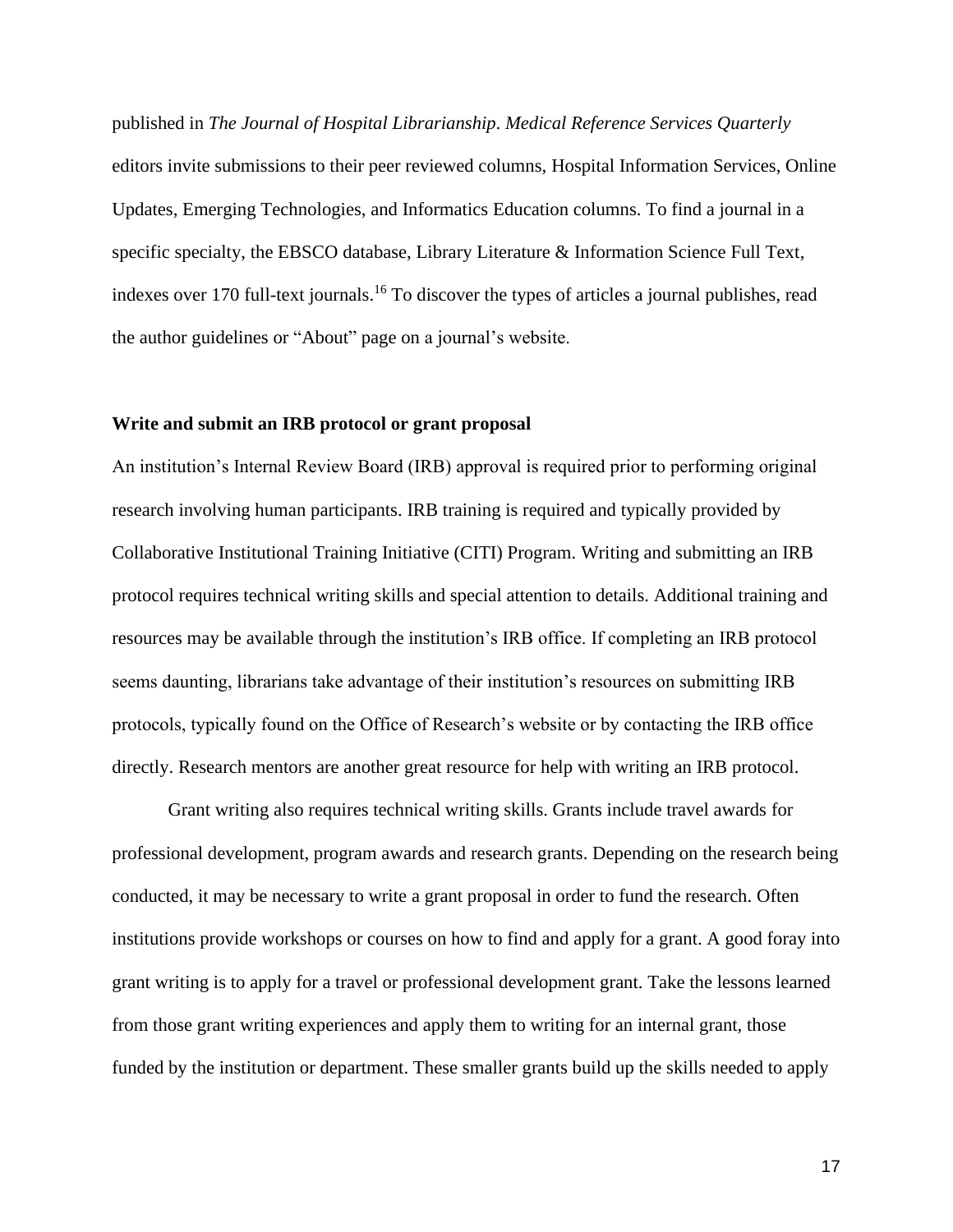for an external grant. MLA's Research, Development, and Demonstration Project Grant is just one of four research related grants currently offered by MLA.<sup>17</sup> The National Library of Medicine provides research grants in the area of biomedical informatics and data science.<sup>18</sup> Though not specifically for health science libraries, the American Library Association offers travel awards, diversity grants, programming event grants, scholarly communication research, academic library impact research grants and more. <sup>19</sup> Academic institutions often provide resources to help researchers write and submit grant proposals. Additionally, librarians should check their MLA chapters and their regional National Network of Libraries of Medicine websites to see if they provide funding for professional development or research projects.

Whether writing a grant proposal or an IRB protocol, have an experienced mentor or collaborator review the application and provide feedback prior to submission.

# **LEVEL FOUR: RESEARCH-BASED SCHOLARSHIP AND BECOMING LEADERS IN THE FIELD.**

# **Original research article**

The ultimate scholarly goal for a health sciences librarian is to publish original research in a peer-reviewed journal, so as to add to the body of knowledge on a particular subject. Original research involves some type of quantitative or qualitative analysis. Not all academic librarians are in a position, or have the skills, to do original research or design and conduct their own research study. There are, however, many opportunities available for librarians to expand their research skills, as described here in level one*.* 

Potential areas of original research for health sciences librarians include public services, information use, technology, or research related to library collections.<sup>20</sup> A good place to start is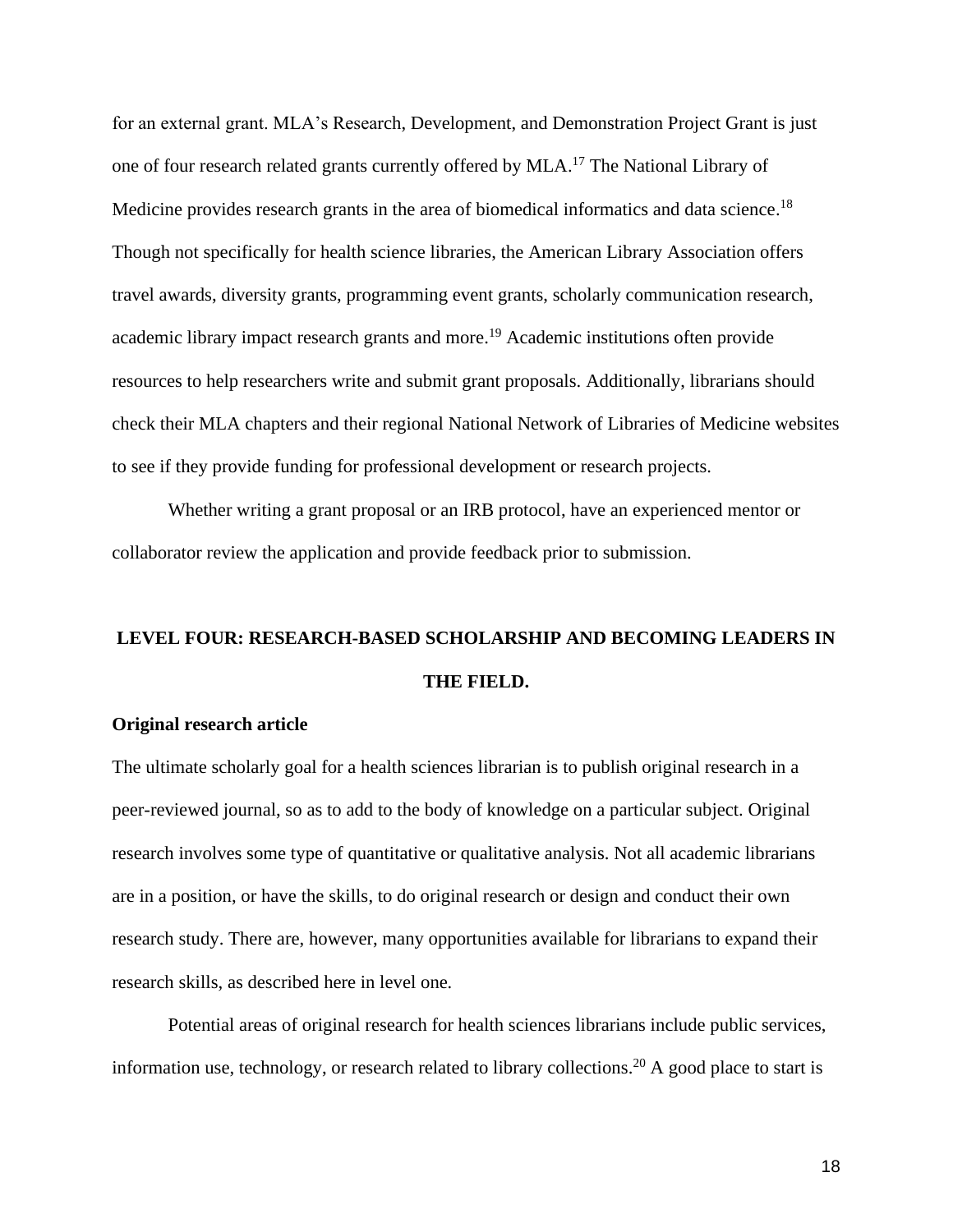thinking about services or operations that could potentially be improved in one's own library. Librarians with paper or poster presentations under their belt should consider expanding on those projects, especially if they were submitted under the research category. If conducting a brandnew solo research study sounds daunting, early and mid-career librarians can seek out collaborations with faculty or more experienced librarians, including their research mentor. New librarians collaborating with others need to have a clear understanding of the criteria for being considered an author. The *International Committee of Medical Journal Editors* (ICMJE) provides a definition and criteria for one's contributions to be considered authorship.<sup>21</sup> Establishing the expectations of all collaborators' early in the project and following the ICMJE guidelines will help to ensure all contributors meet the criteria of authorship.

Lastly, researchers may want to consider making their data available by depositing it in an open data repository or institutional repository in accordance with their institution's data policies.

# **Write a book chapter, edit or write a book**

Another way to participate in level four scholarly activities is by using one's expertise in a subject area to write a book chapter. Expertise gained from completed projects previously shared in a poster or paper can be more fully described in this medium. Books are regularly being written and/or edited by librarians on a variety of subjects. Look for calls for authors or contributors on the listservs of state, regional, and national professional organizations.

Librarians who have put the time and effort into creating and delivering a webinar or workshop may consider taking the next step and transforming their content into their own book.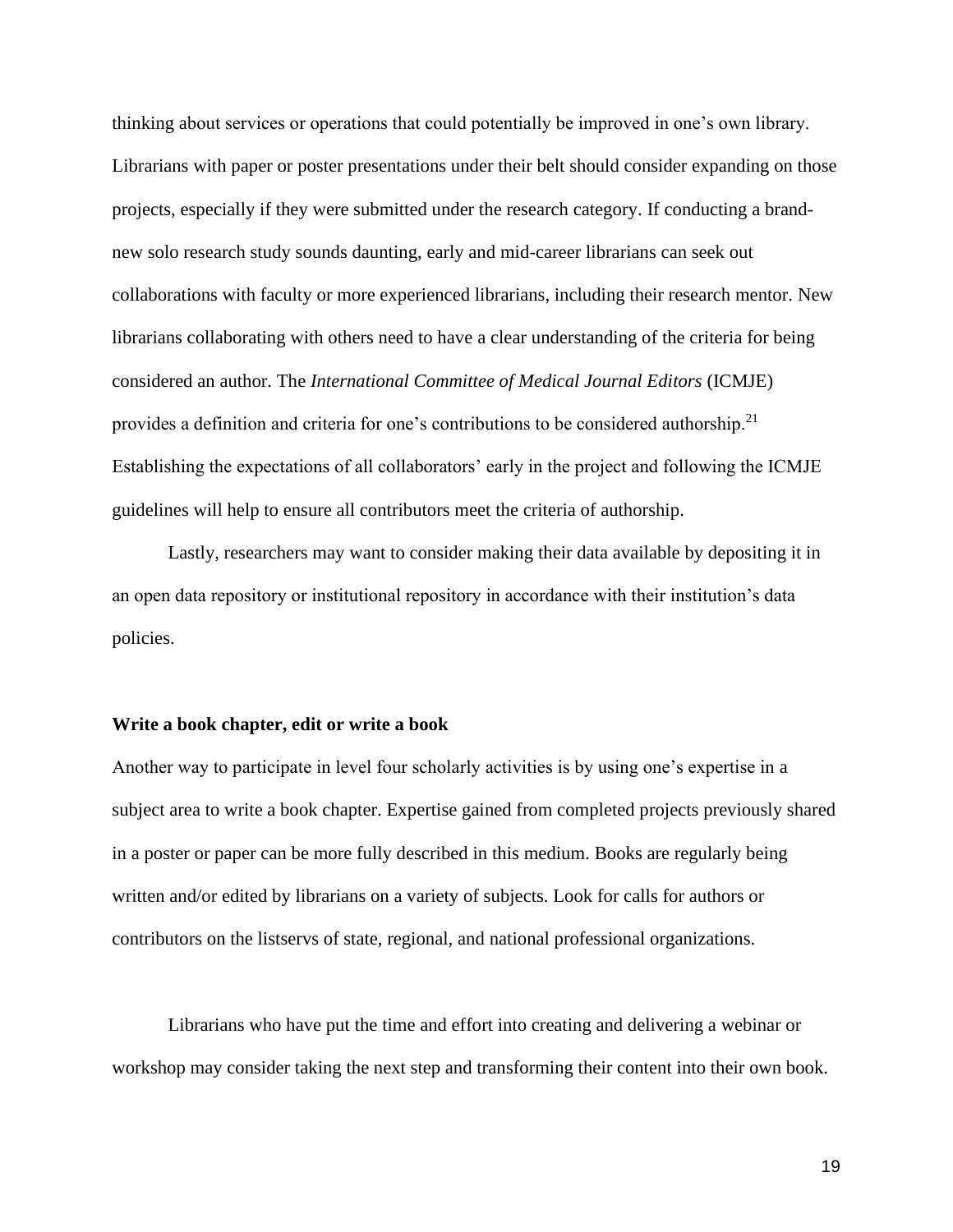Both MLA and the American Library Association provide publishing opportunities for those interested in authoring or editing a book. Writing an entire book, even with another collaborator, can be a challenge due to the amount of content that is required. Seeking other author contributors to write some chapters not only lessens the burden on the primary authors or editors, but also provides scholarly opportunities for other librarians.

Calls for book chapters, entire book authoring, or book editing often require submitting a proposal, and can sometimes be a lengthy multi-step process. Reaching out to either the editor (for book chapters) or committee in charge of reviewing book proposals can be helpful in ascertaining the format and content required. Once accepted to write a chapter or book, review other books by that publisher or books with similar subject matter to get an idea of how they formatted, the writing style and tone, whether images are included, etc., to develop a plan for your own work. There are also books available written for librarians looking to author a book chapter or book, and it may be beneficial to review these prior to writing.

Librarians should be aware that writing or editing a book is often a long-term time commitment that could last up to one year. Most book publishers will require authors and/or editors to submit a timeline for when content will be submitted over the course of the project. However, creating an internal working timeline and calendaring submission dates and other important deadlines will go a long way in keeping such a large project organized and moving forward in a timely manner. Scheduling time to regularly write and edit is equally as important.

A final consideration is administrative support. As authoring or editing an entire book requires considerable time, it is important to be sure that one's supervisor and/or director is supportive of the time that will be devoted to working on such a project.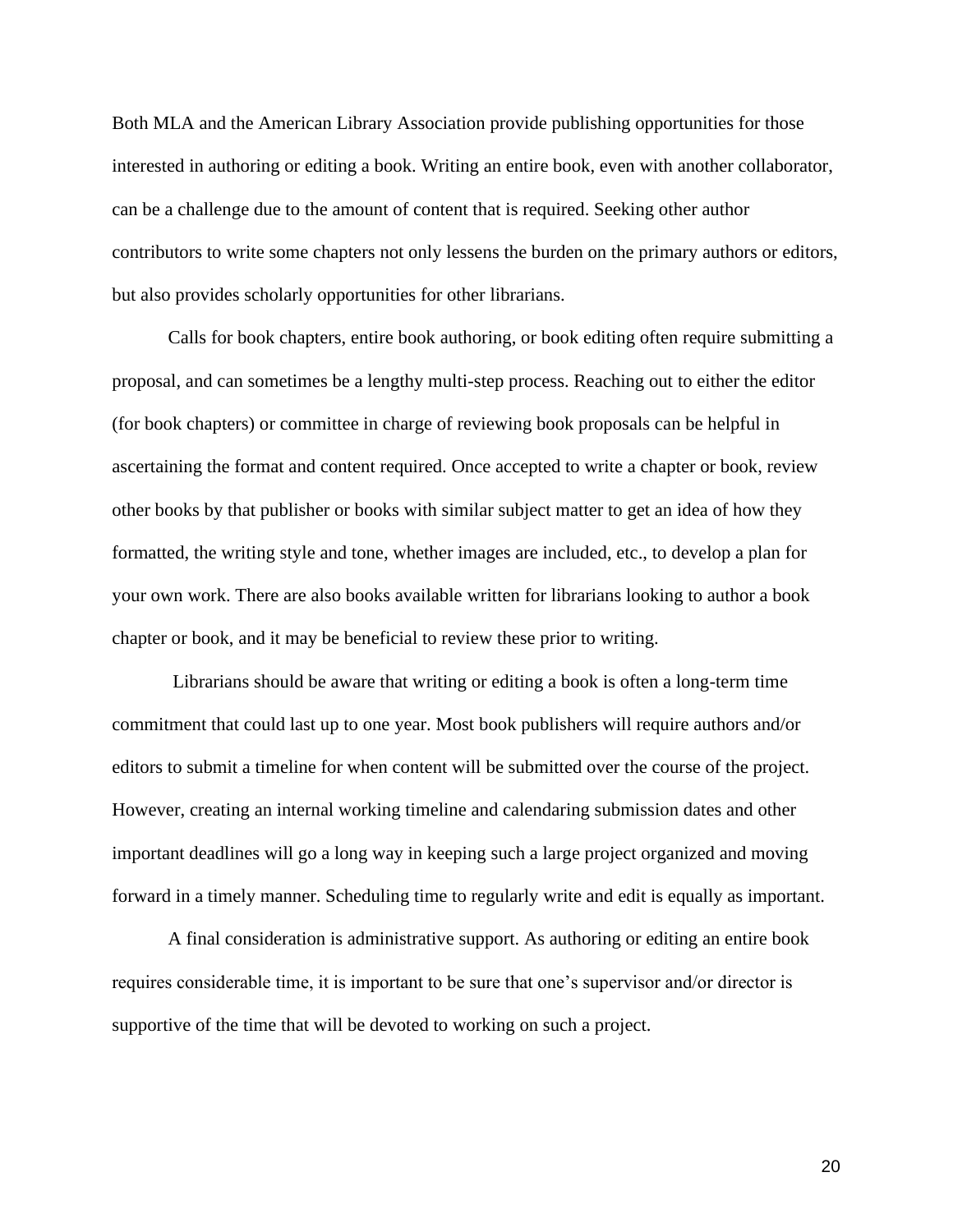#### **Track scholarly activities and impact**

Librarians going up for promotion or tenure, or applying for external grants maybe asked to write a narrative that describes their scholarly impact. Author and article level metrics are frequently used to create scholarly impact narratives. Use scholarly metrics responsibly to track and report scholarly impact for tenure or promotion. For articles, there are three types of metrics: citation, usage, and altmetrics. Citation data refers to how many times an article has been cited. The most common author level metric is a citation-based metric, the h-index. Novices who have only published a few articles may not have an h-index yet, as it takes time for citations to accumulate. Google Scholar profiles and the Scopus and Web of Science databases calculate an author's hindex based on the citations in their databases. Therefore, authors may have a different h-index depending on the database.

Usage data refers to the number of times an article has been viewed or downloaded. Usage data can be found on the publisher's website. Usage counts can also be found in the Web of Science database. Altmetrics include mentions on social media platforms, citations on Wikipedia, discussion on blogs and more.<sup>22</sup> Altmetrics are used to fill out one's impact story.

Scholarship goes beyond the academic journal: conference presentations, webinars, and continuing education courses also contribute to scholarly impact. Remember to record how many people attend the sessions and keep a record of any follow up discussions. A librarian's scholarly impact narrative could include those details to emphasis the importance of the presentation. For example, a librarian gave a presentation at a national conference to an audience of 60 people. After the conference, the librarian received three inquiries from other institutions and an invitation to be interviewed for a blog post.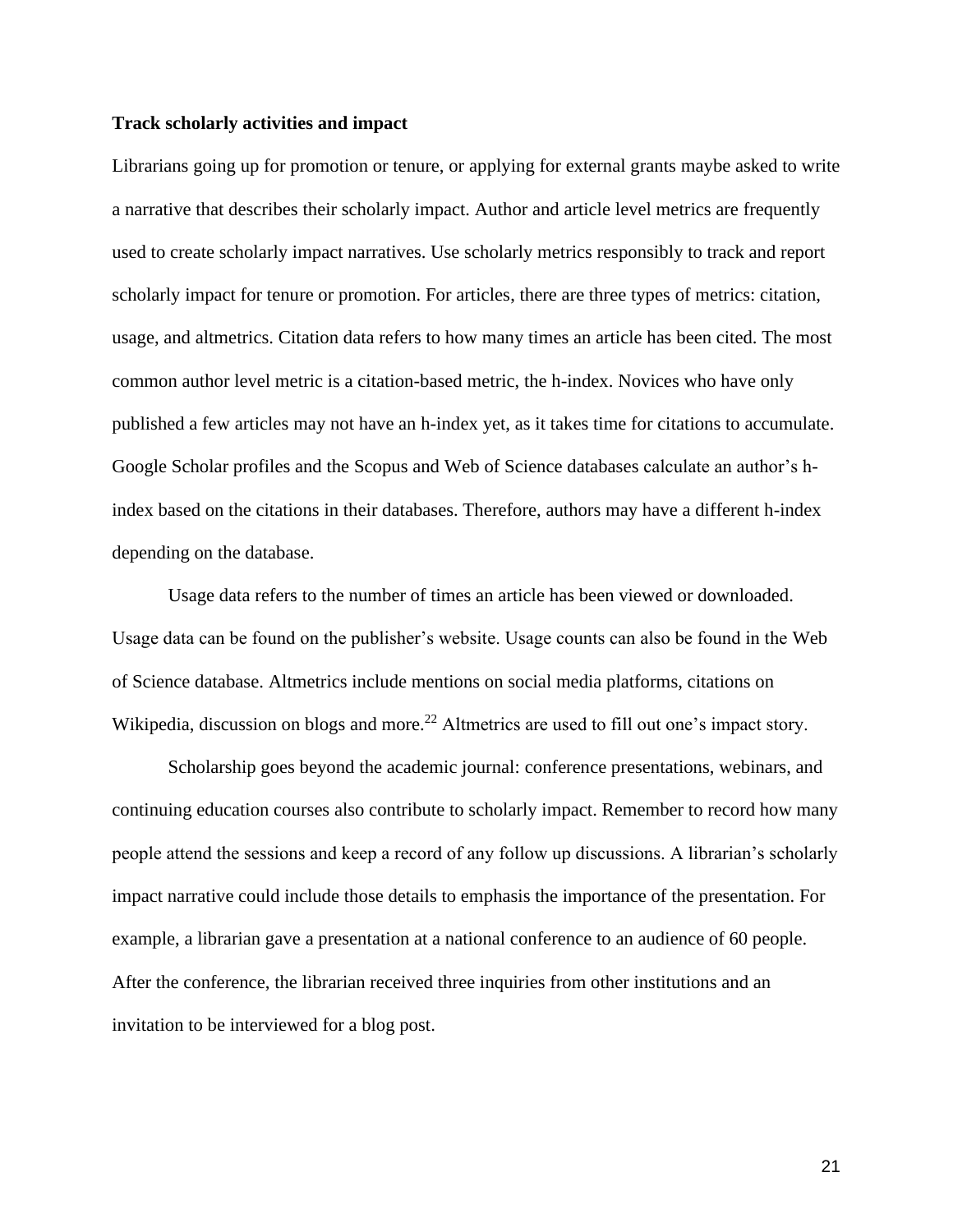Whenever possible try to tie scholarly activities to the mission, values, or goals of the institution or library. Consider how the scholarship fits into the larger scope and clearly write out the connections. For example, to demonstrate outreach, include the number and location of external collaborations in the scholarly impact narrative. It is best not to rely on one metric, but to use a combination of metrics to help create a complete scholarly impact narrative. For more information on types of metrics visit the metric toolkit website (https://www.metricstoolkit.org/), which provides an overview of author, article, and journal level metrics, including the strengths and weakness, and appropriate use of each metric.<sup>23</sup>

#### **Become a mentor, peer reviewer, or editor**

It is important to find ways to make contributions to the health sciences librarian profession. Librarians at level four are encouraged to look for opportunities to become a mentor, a peer reviewer or an editor. Mentorship plays a critical role in setting a standard and model for those individuals who want to be involved in research and ultimately for the preparation of the next generation of health sciences librarians.<sup>24</sup> Mentoring is a great responsibility and can provide profound influence to the mentee, both personally and professionally.

Several professional library organizations offer mentorship opportunities, including at the regional and national levels. MLA invites librarians to sign up to be a mentor to new or midcareer librarians and those seeking AHIP membership. Librarians who have undertaken any type of leadership training programs might consider reaching out to those programs to see if mentorship opportunities exist within those programs. Informal mentoring relationships can also be developed within one's own library. Consider mentoring a newer librarian—one possibly still at level one, for example—or fostering a peer mentoring relationship with a colleague. This type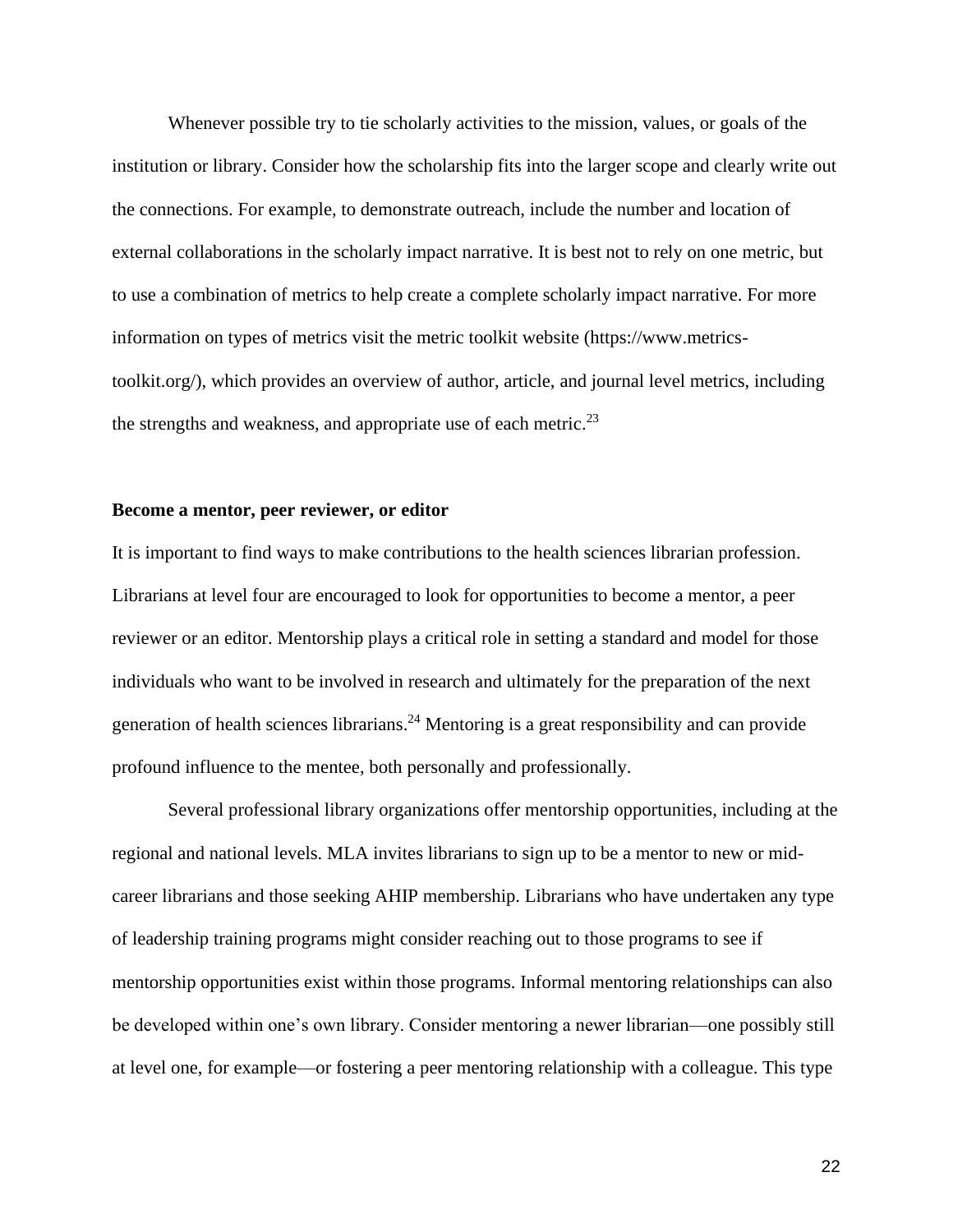of informal mentoring relationships can even exist across institutions. Connections made throughout one's career, from attending professional meetings to collaborating on a presentation or other scholarly activity, open the door for future mentoring relationships.

Another common level four activity is serving as a peer reviewer. Peer reviewers not only get the opportunity to see articles and chapters long before they are published, but they also provide the professional expertise needed to add to the body of peer reviewed literature. Calls for peer reviewers for individual journals often come across listservs of professional organizations; however, interested librarians can also contact the editorial board of a specific journal to inquire if they are seeking peer reviewers. The experience can teach even experienced librarians a lot about the life cycle of peer reviewed literature, along with providing an opportunity to give back to the profession.

Librarians at level four should also seek out opportunities to serve as an editor. Editorship opportunities can be found at the state, regional, or national level. A good prerequisite to becoming a column or journal editor is serving as editor of a newsletter or blog for a state or regional organization, such as an MLA chapter. After gaining confidence as an editor for a newsletter or blog, librarians can seek opportunities to serve as an editor for scholarly journals or books. This experience can help librarians to grow professionally and can sharpen writing skills.

Mentoring, peer reviewing, and editing provide great opportunities to support the medical library profession. Guiding new librarians in a meaningful and thoughtful manner for professional development and personal growth are also important ways to show support for the medical library profession.

#### **Final Thought**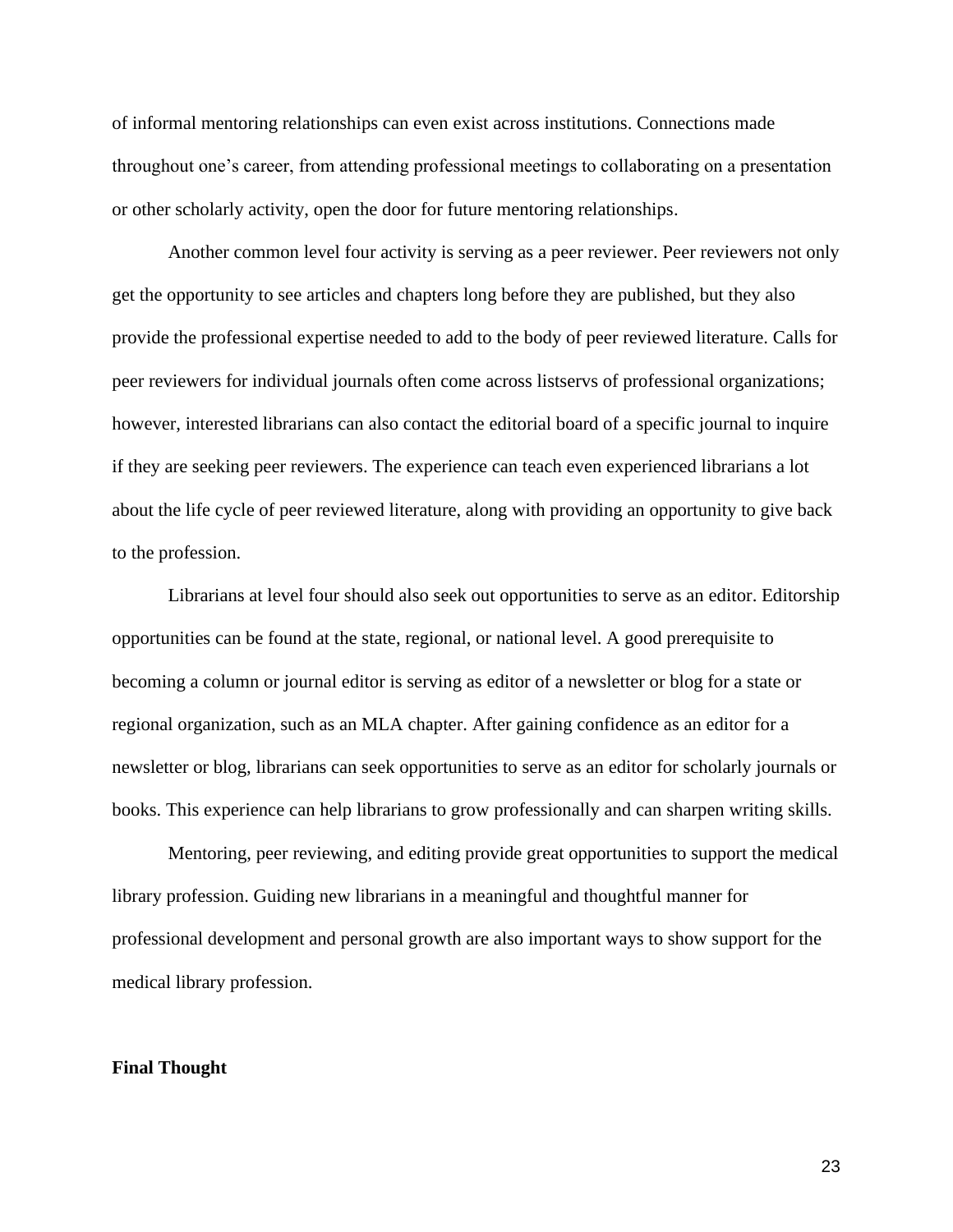Health sciences librarians are not always given a clear roadmap to chart out their careers. New librarians may find it helpful to think of their careers in terms of levels of scholarly activities, moving from novice to expert. This creates more attainable goals and a clearer path of activities to accomplish at various stages in one's career.

# **Acknowledgement**

Thank you to Carly Lambert for providing research support and to Natasha Williams for reviewing the manuscript.

#### **REFERENCES**

- 1. Wang, Flint, Corrie Stankiewicz, Nadia Bennett, and Jennifer Myers. "Hit the Ground Running: Engaging Early-Career Medical Educators in Scholarly Activity." [In eng]. *Acad Med* (Apr 16 2019). https://doi.org/10.1097/acm.0000000000002761.
- 2. Lee, Marta. "Growing Librarians: Mentorship in an Academic Library." *Libr Lead Manag* 23, no. 1 (2009): 31-37.
- 3. "Academy of Health Information Professionals." accessed October 31, 2019, https://www.mlanet.org/p/cm/ld/fid=41.
- 4. "Professional Development: Find a Mentor." accessed April 22, 2020, https://www.mlanet.org/p/cm/ld/fid=45.
- 5. "Research Mentoring Program." accessed October 31, 2019, https://www.mlanet.org/p/cm/ld/fid=955.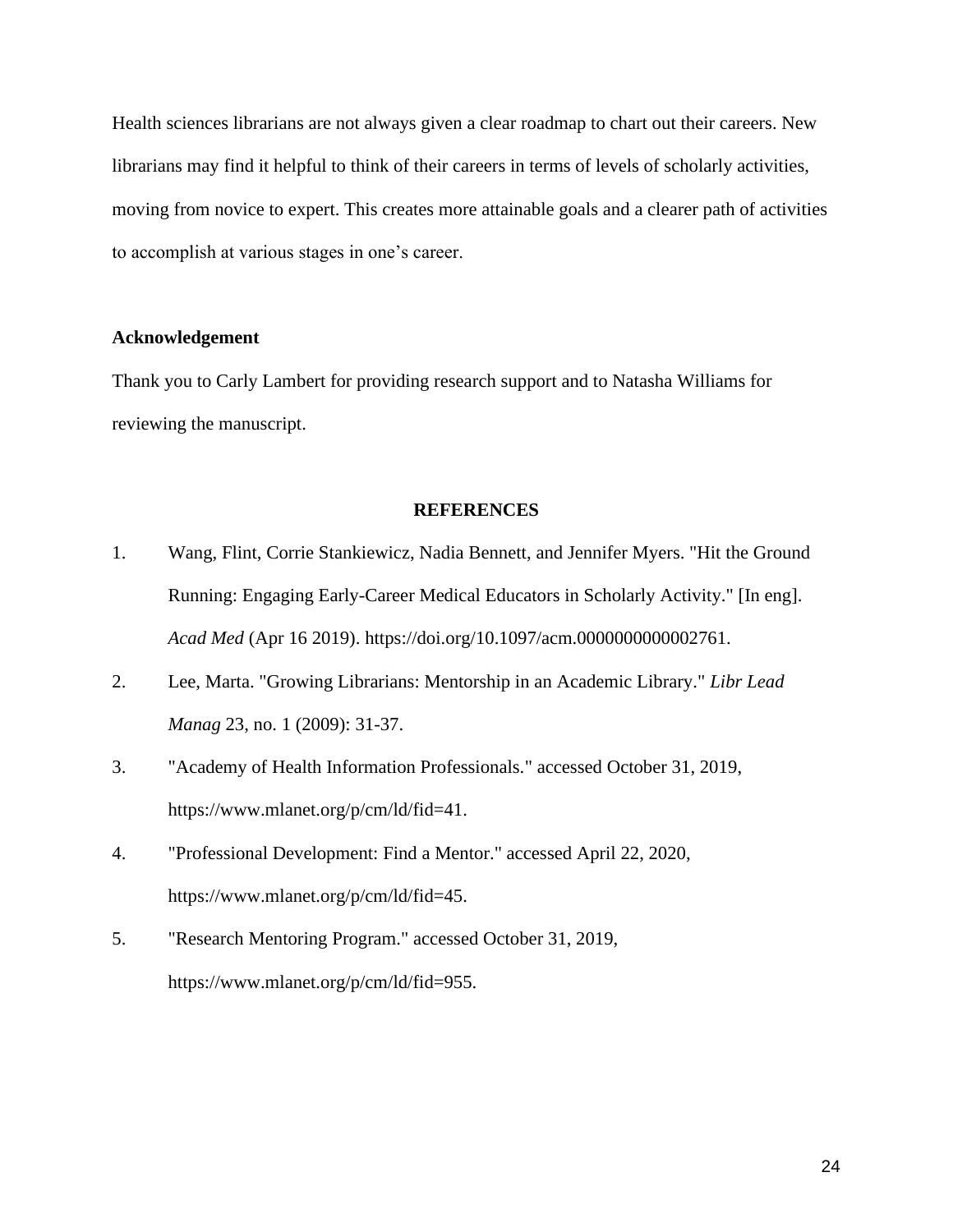- 6. "Your Research Coach" Program." accessed November 1, 2019, http://www.ala.org/acrl/aboutacrl/directoryofleadership/sections/cls/clswebsite/collprogdi sc/researchcoach.
- 7. Kennedy, Marie, and Kristine Brancolini. "Academic Librarian Research: An Update to a Survey of Attitudes, Involvement, and Perceived Capabilities." [In English]. Article. *Coll Res Libr* 79, no. 6 (Sep 2018): 822-51. https://doi.org/10.5860/crl.79.6.822.
- 8. "Institute for Research Design in Librarianship." accessed January 14, 2020, https://library.lmu.edu/irdl/.
- 9. "MLA Research Training Institute for Health Sciences Librarians." accessed October 31, 2019, https://www.mlanet.org/rti.
- 10. "The Health Sciences Librarian Research Guide." accessed November 1, 2019, https://www.mlanet.org/page/test-research-resources.
- 11. "Courses and Workshops." accessed October 25, 2019, https://nnlm.gov/data/coursesand-workshops.
- 12. "Librarian and Researcher Knowledge Space." accessed October 25, 2019, http://www.ala.org/tools/research/larks.
- 13. Akers, Katherine. "Report from the Medical Library Association's Insight Initiative Summit 2: Meeting the Evolving Information Needs of Library Stakeholders." [In eng]. *Journal of the Medical Library Association* 107, no. 2 (2019): 137-50. https://doi.org/10.5195/jmla.2019.669.
- 14. "Orcid: Connecting Research and Researchers." accessed January 29, 2020, https://orcid.org/about.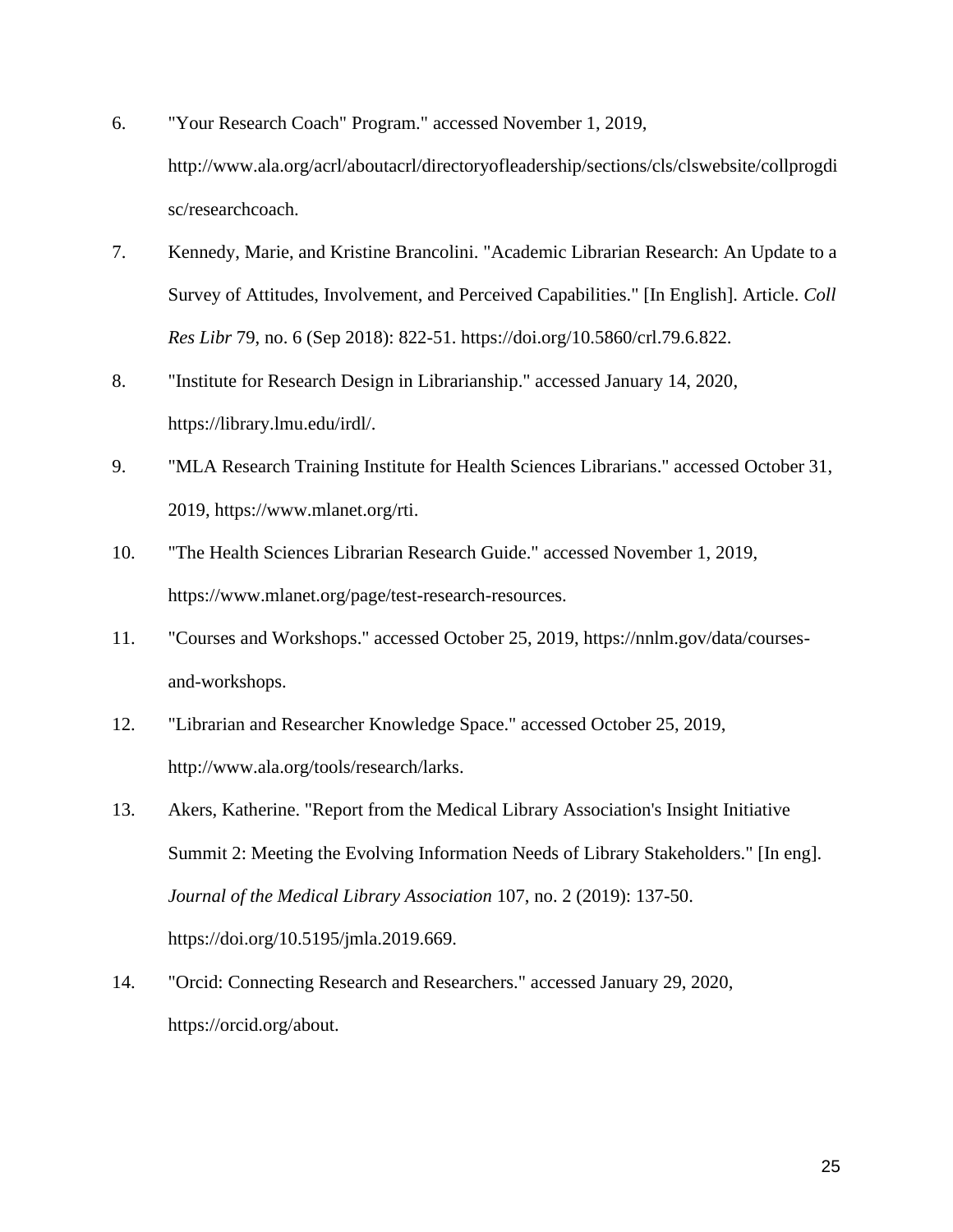- 15. "The Structured Abstract: An Essential Tool for Researchers ", accessed January 21, 2020, https://www.mlanet.org/p/cm/ld/fid=517.
- 16. "Library Literature & Information Science Full Text." accessed August 15, 2019, https://www.ebsco.com/products/research-databases/library-literature-informationscience-full-text.
- 17. "Grants, Scholarships, and Fellowships." accessed November 1, 2019, https://www.mlanet.org/p/cm/ld/fid=47.
- 18. "Grants and Funding: Extramural Programs (Ep)." accessed November 1, 2019, https://www.nlm.nih.gov/ep/Grants.html.
- 19. "ALA Grants." accessed November 1, 2019, http://www.ala.org/awardsgrants/awards/browse/grnt?showfilter=no.
- 20. Lessick, Susan, Carol Perryman, Brooke Billman, Kristine Alpi, Sandra De Groote, and Ted Babin, Jr. "Research Engagement of Health Sciences Librarians: A Survey of Research-Related Activities and Attitudes." [In eng]. *J Med Libr Assoc* 104, no. 2 (Apr 2016): 166-73. https://doi.org/10.3163/1536-5050.104.2.015.
- 21. "Defining the Role of Authors and Contributors." Accessed April 23, 2020, http://www.icmje.org/recommendations/browse/roles-and-responsibilities/defining-therole-of-authors-and-contributors.html
- 22. "An Introduction." accessed November 1, 2019, https://www.altmetric.com/aboutaltmetrics/what-are-altmetrics/.
- 23. "Metrics Toolkit: Helping You Navigate the Research Metrics Landscape." 2020, accessed January 14, 2020, https://www.metrics-toolkit.org/.